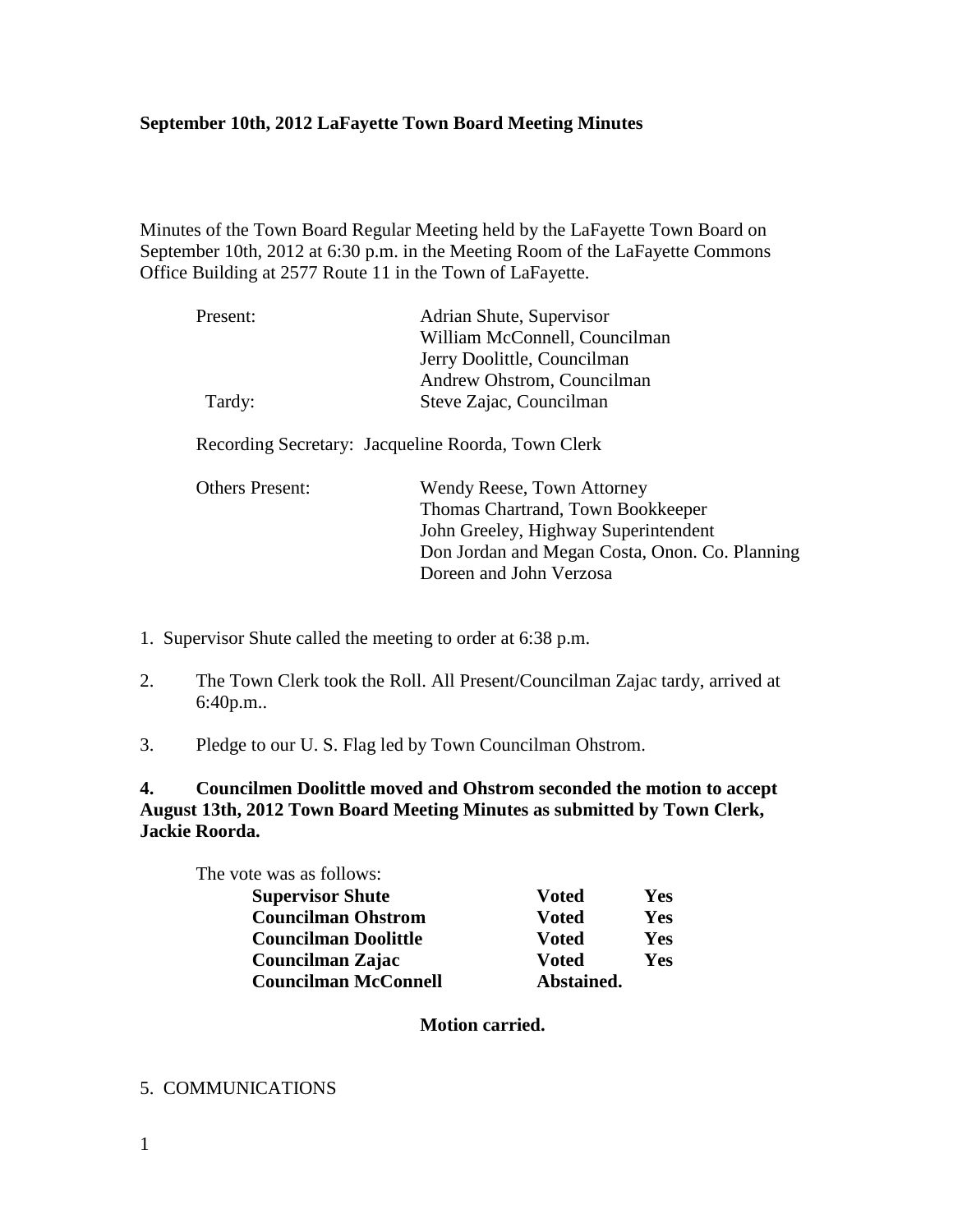A. Megan Costa and Don Jordan from Syracuse-Onondaga County Planning Agency gave a presentation explain the Onondaga County Sustainable Development Plan "Path for a Sustainable Future".

The presentation included the Plan Components, Vision, Scenarios, Elements of Sustainable Development: Transportation & Land Use, Building & Neighborhoods, Rural Communities and Open Space; Government Finance; Water Resources; Inter-municipal Planning; Energy; Livability & Society; and economy, along with 8 different Action Plan Areas.

After the presentation the Town Board and audience voiced their questions, comments and concerns. Some of which were "Local Control-Zoning Control", Councilman Councilman Ohstrom pointed out that LaFayette has done extensive research and investigation recently in order to compile our own Comprehensive Plan, focusing on the needs and the future of LaFayette. His concern is that some of the language in the Sustainable Development Plan gives a sense of another bureaucracy.

Councilman Doolittle questioned, "Is this the Actual Plan.?", and further voiced concerns of losing Local Land Use and Zoning Control. The answer provided was that "This is the final drafted Plan as a result of over one year of development and that the Plan offers assistance to municipalities in helping integrate the Sustainable Plan.

Resident and County Legislator David Knapp advised that the NYS DOT has delayed the Route 11 and Route 20 road construction project in the center of LaFayette since 2007. His last information is that it is again delayed until 2015 and questioned if this information is correct and do they have any insight on the actual timeframe regarding that. Megan advised that she is not sure, exactly what Federal Funds will be allocated to what projects. She is aware that cut backs at State Levels have left municipalities struggling .

McConnell voiced that the "Strong Urban Core" seems focused on all the money we contribute going to the City of Syracuse and City Schools, with no benefits to the Town of LaFayette. It is his opinion that the challenge is for the City of Syracuse and they need to start downtown. Our tax dollars are needed to support our community and our schools.

Supervisor Shute questioned if the Sustainable Development Plan is being well received by municipalities, as he is aware of  $3 - 4$  Towns that are against it. Megan and Dan advised that they are aware some communities are not in favor. Shute said he fears the small towns will be the lowest priority, stating "we have approximately 5,000 voters, Towns such as Clay with approximately 60,000 voters are most likely to get more attention, it is hard to believe our interest will be supported". He advised that LaFayette has taken precautions to survive the State and Federal cutbacks and reiterated that "LaFayette's Comprehensive Plan focuses on "Lafayette's needs in the Future. He also continued by advising that in the past, tools that Onondaga County provided to assist in making LaFayette more efficient, ended up costing the Town a lot more money.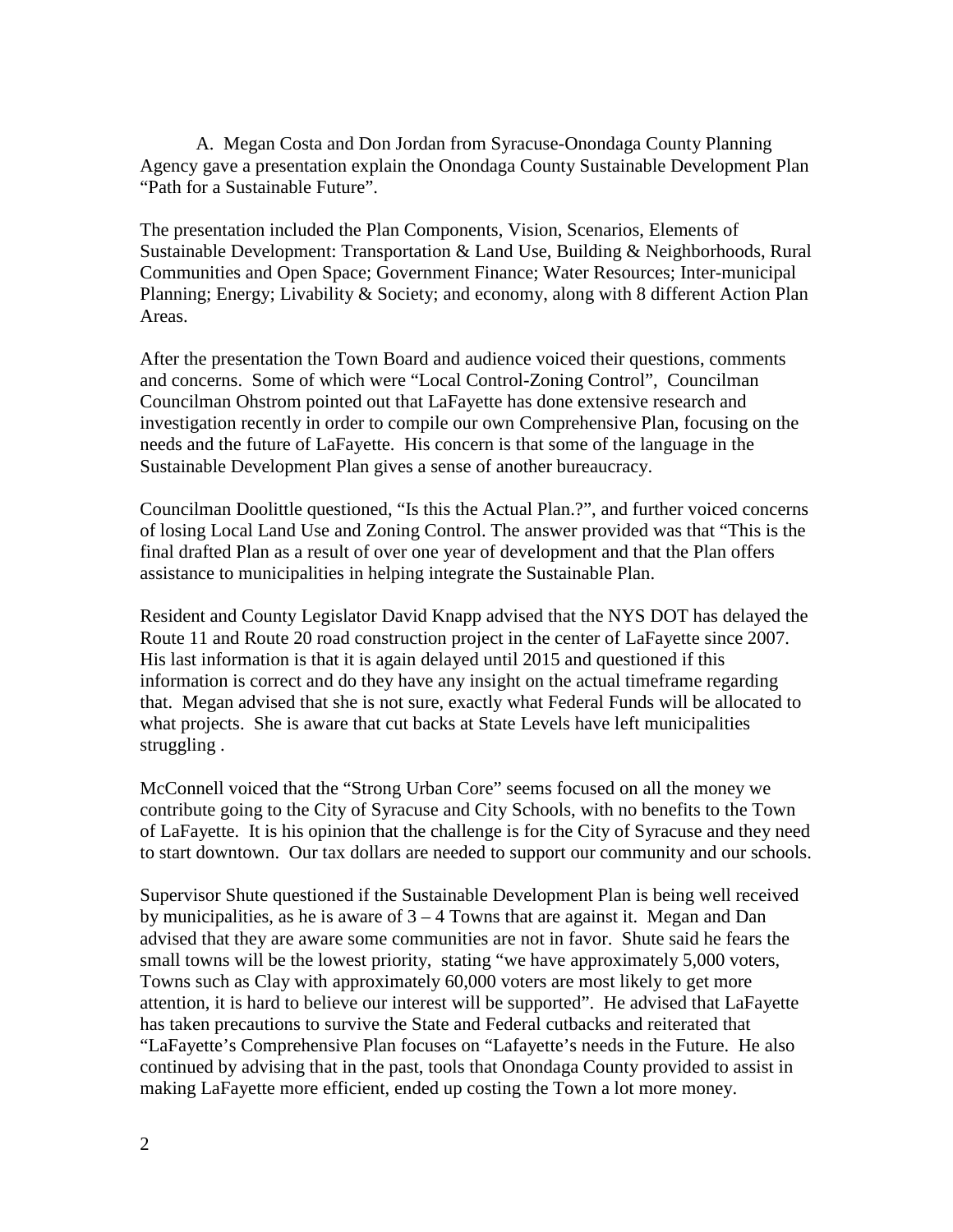The general consensus of the Town Board was that it appears with the Syracuse Onondaga County Sustainable Plan, municipalities such as LaFayette would be contributing a lot of money which will go to the County and City of Syracuse and we would get very little return on the investment for our rural community.

Supervisor Shute and the Board Members thanked Megan and Don for their presentation.

 B. Mr. & Mrs. John Verzosa addressed the Board to question if any action has been taken since the August Meeting with regard to the Onondaga Property Rights Claim and is there going to be follow-up in the LaFayette Community Newsletter.

 Supervisor Shute advised that the next order of business was the resignation of Newsletter Editor, Pat Keefe and to date there is no replacement. She is finalizing the October edition as the deadline has already passed.

 Doreen Verzosa read the description of the meaning of the Hispanic Holiday, Cinco de May, an unofficial American Holiday and advised that it has been omitted from the 2012-13 school calendar and needs to be corrected. She requested the School Liaisons that were appointed by the Town Board attend the next Board of Education meeting and present her concerns to the Board. Supervisor Shute volunteered to approach the School Board and request they add May 5 - Cinco de Mayo back on their calendar and April as the Month of the Military Child.

 C. Supervisor Shute advised that Pat Keefe, Information officer and Editor of the Newsletter presented him with her letter of Resignation and regrettably requested a Board member make a motion to accept.

#### **Councilmen Ohstrom moved and McConnell seconded the motion to accept with regret, the resignation of Pat Keefe as Information Officer & Editor of the LaFayette Newsletter.**

The vote was as follows:

| <b>Supervisor Shute</b>     | <b>Voted</b>           | Yes |
|-----------------------------|------------------------|-----|
| <b>Councilman McConnell</b> | <b>Voted</b>           | Yes |
| <b>Councilman Ohstrom</b>   | <b>Voted</b>           | Yes |
| <b>Councilman Doolittle</b> | <b>Voted</b>           | Yes |
| Councilman Zajac            | <b>V</b> oted          | Yes |
|                             | <b>Motion carried.</b> |     |

Supervisor Shute asked if anyone has any ideas of a possible replacement. David Knapp suggested Rita Bush may be interested as she does the School Newsletters, he will ask her.

 D. Letter of Support Onondaga County Community Development. **Councilmen Ohstrom moved and Zajac seconded authorizing Supervisor Shute to send a letter of support of the Onondaga County Committee Development Divisions**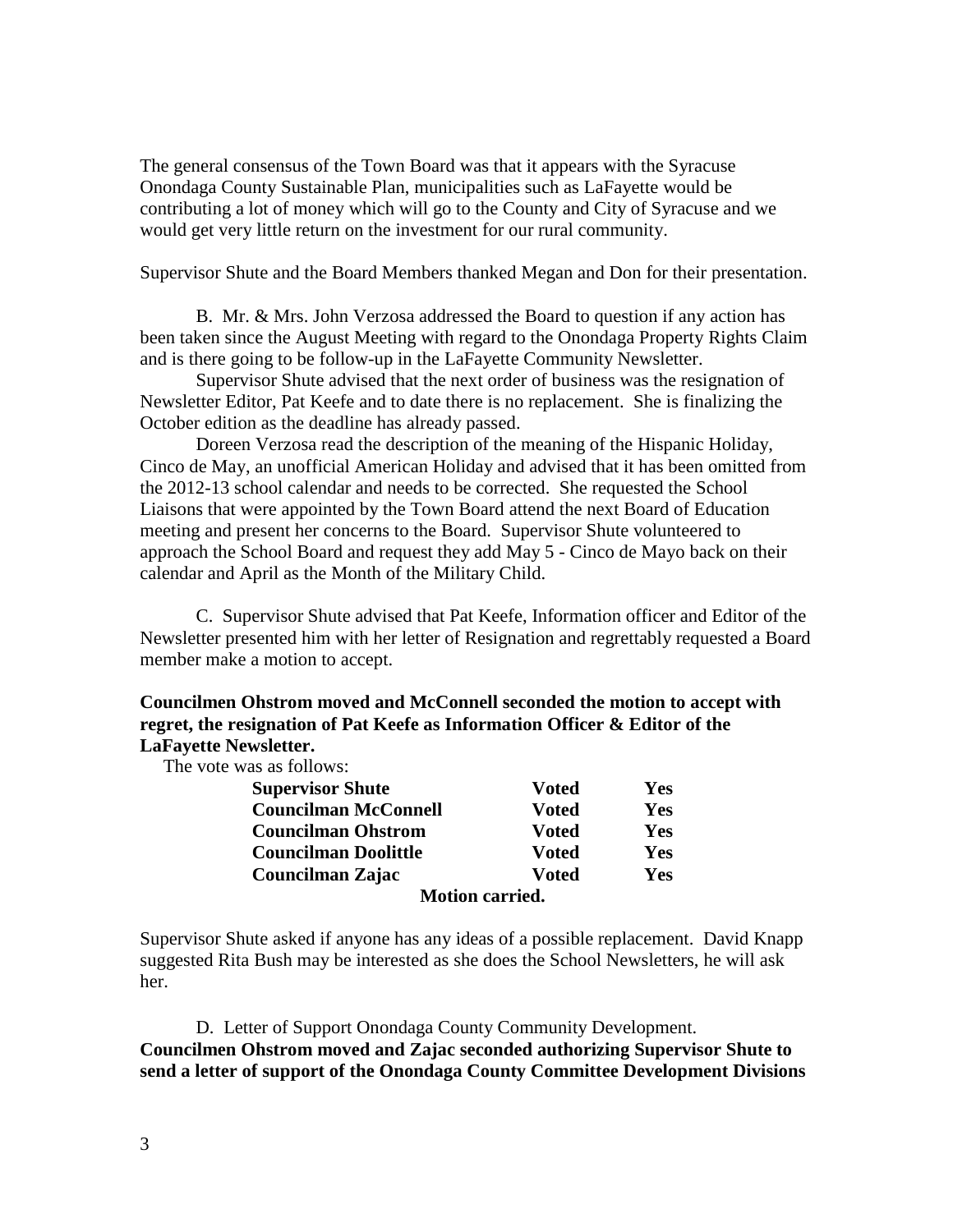**application to the New York State Affordable Housing Corp. to continue the Onondaga County Neighborhood Rehabilitation Program.** 

The vote was as follows:

| <b>Supervisor Shute</b>     | <b>Voted</b>  | Yes |
|-----------------------------|---------------|-----|
| <b>Councilman McConnell</b> | <b>Voted</b>  | Yes |
| <b>Councilman Ohstrom</b>   | <b>V</b> oted | Yes |
| <b>Councilman Doolittle</b> | <b>V</b> oted | Yes |
| Councilman Zajac            | <b>V</b> oted | Yes |
| <b>Motion carried.</b>      |               |     |

E. Sprint Lease Agreement/Equipment Modification.

**Councilmen Doolittle moved and Ohstrom seconded the motion authorizing Supervisor Shute to sign the H.P.C. Wireless Lease Agreement with modifications to equipment as outlined in the Agreement Letter** 

The vote was as follows:

| <b>Supervisor Shute</b>     | <b>Voted</b>  | Yes        |
|-----------------------------|---------------|------------|
| <b>Councilman McConnell</b> | <b>Voted</b>  | Yes        |
| <b>Councilman Ohstrom</b>   | <b>Voted</b>  | Yes        |
| <b>Councilman Doolittle</b> | <b>V</b> oted | Yes        |
| Councilman Zajac            | <b>Voted</b>  | <b>Yes</b> |
| <b>Motion carried.</b>      |               |            |

 F. Proposal C & S Companies New Highway Garage Preliminary Design was reviewed.

**Councilmen McConnell moved and Ohstrom seconded the motion to accept the C & S Companies \$14,800 fee proposal for preliminary engineering and architectural services for the new highway garage.** 

The vote was as follows:

| <b>Supervisor Shute</b>     | <b>Voted</b>  | Yes |
|-----------------------------|---------------|-----|
| <b>Councilman McConnell</b> | <b>Voted</b>  | Yes |
| <b>Councilman Ohstrom</b>   | <b>Voted</b>  | Yes |
| <b>Councilman Doolittle</b> | <b>Voted</b>  | Yes |
| Councilman Zajac            | <b>V</b> oted |     |
| <b>Motion carried.</b>      |               |     |

#### 6. PUBLIC HEARING

**Councilmen Zajac moved and McConnell seconded motion to open the Public Hearing regarding the Enactment of Proposed Local Law A of the Year 2012 to amend the Stormwater Management Requirements and Controls.** 

The vote was as follows:

| <b>Supervisor Shute</b>     | <b>Voted</b> | Yes        |
|-----------------------------|--------------|------------|
| <b>Councilman McConnell</b> | <b>Voted</b> | <b>Yes</b> |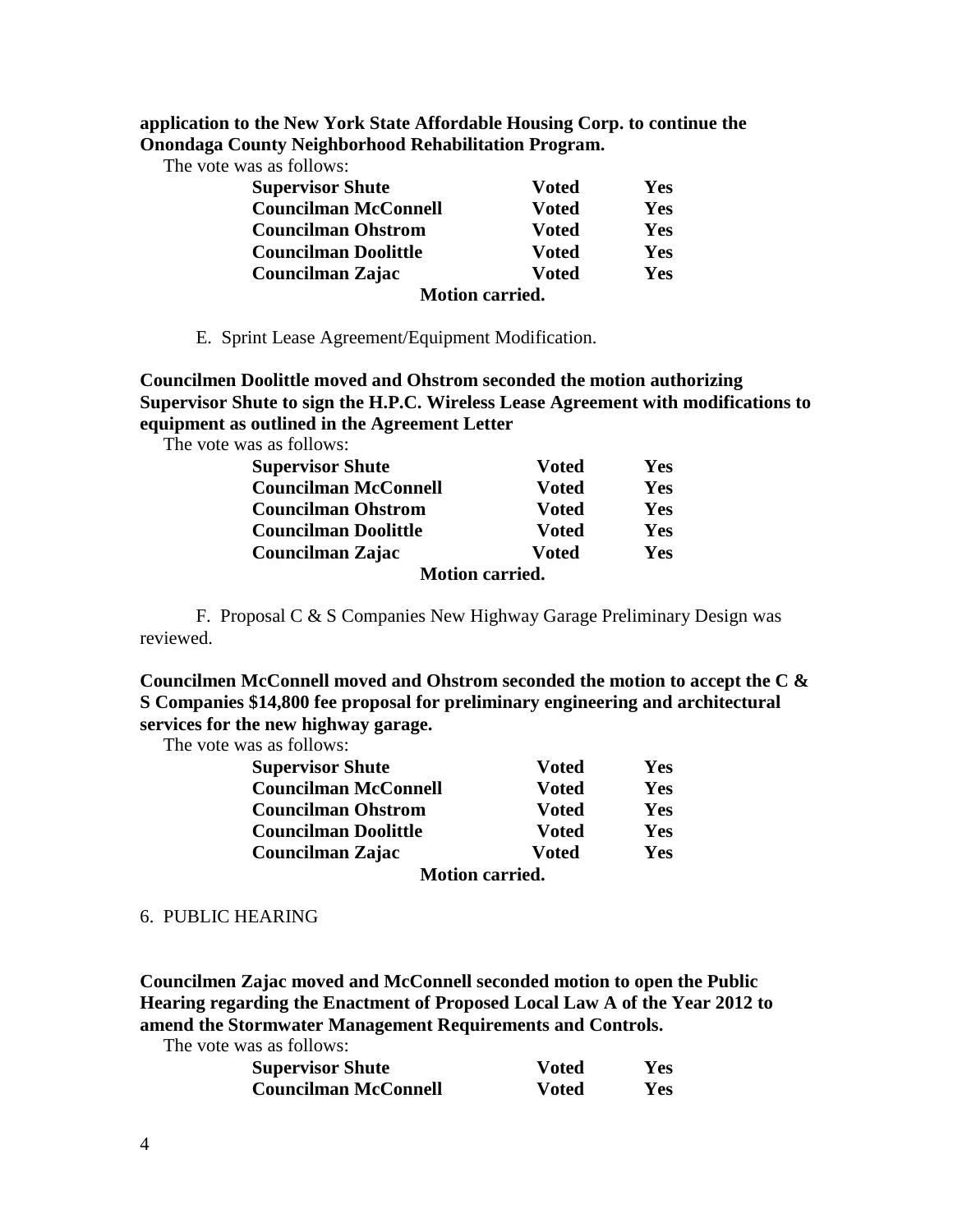| <b>Councilman Ohstrom</b>   | <b>V</b> oted | Yes        |
|-----------------------------|---------------|------------|
| <b>Councilman Doolittle</b> | <b>V</b> oted | <b>Yes</b> |
| Councilman Zajac            | <b>V</b> oted | <b>Yes</b> |

 **Motion carried.** 

The Public Hearing opened at 8:05p.m. Councilman McConnell advised that this amendment is with regard to involvement with Onondaga County Water Shed. It is to bring LaFayette in step with the proper wording for the updated County Law. Supervisor Shute asked if there were any questions or further discussion. There were none.

**Councilmen Zajac moved and Doolittle seconded motion to close the Public Hearing regarding the Enactment of Proposed Local Law A of the Year 2012 to amend the Stormwater Management Requirements and Controls.** 

The vote was as follows:

| <b>Supervisor Shute</b>     | <b>Voted</b>  | Yes |  |
|-----------------------------|---------------|-----|--|
| <b>Councilman McConnell</b> | <b>V</b> oted | Yes |  |
| <b>Councilman Ohstrom</b>   | <b>Voted</b>  | Yes |  |
| <b>Councilman Doolittle</b> | <b>Voted</b>  | Yes |  |
| Councilman Zajac            | <b>Voted</b>  | Yes |  |
| <b>Motion carried.</b>      |               |     |  |

Public Hearing closed at 8:14p.m.

**Councilmen McConnell moved and Ohstrom seconded motion authorizing Supervisor Shute sign the prepared Memorandum of Agreement for the Central New York Stormwater Coalition, document on behalf of the governing body.** 

The vote was as follows:

| <b>Supervisor Shute</b>     | <b>Voted</b>  | Yes |  |
|-----------------------------|---------------|-----|--|
| <b>Councilman McConnell</b> | <b>Voted</b>  | Yes |  |
| <b>Councilman Ohstrom</b>   | <b>V</b> oted | Yes |  |
| <b>Councilman Doolittle</b> | <b>V</b> oted | Yes |  |
| Councilman Zajac            | <b>Voted</b>  | Yes |  |
| <b>Motion carried.</b>      |               |     |  |

**Memorandum attached.** 

**The following resolution was offered by Councilman McConnell, who moved** 

**its adoption, seconded by Councilman Ohstrom to wit:** 

**WHEREAS**, pursuant to the provisions of the Municipal Home Rule Law, proposed Local Law A-2012, to Amend Stormwater Management Requirements and Controls in the Town of LaFayette, was presented and introduced at a regular meeting of the Town Board of the Town of LaFayette held August 13, 2012; and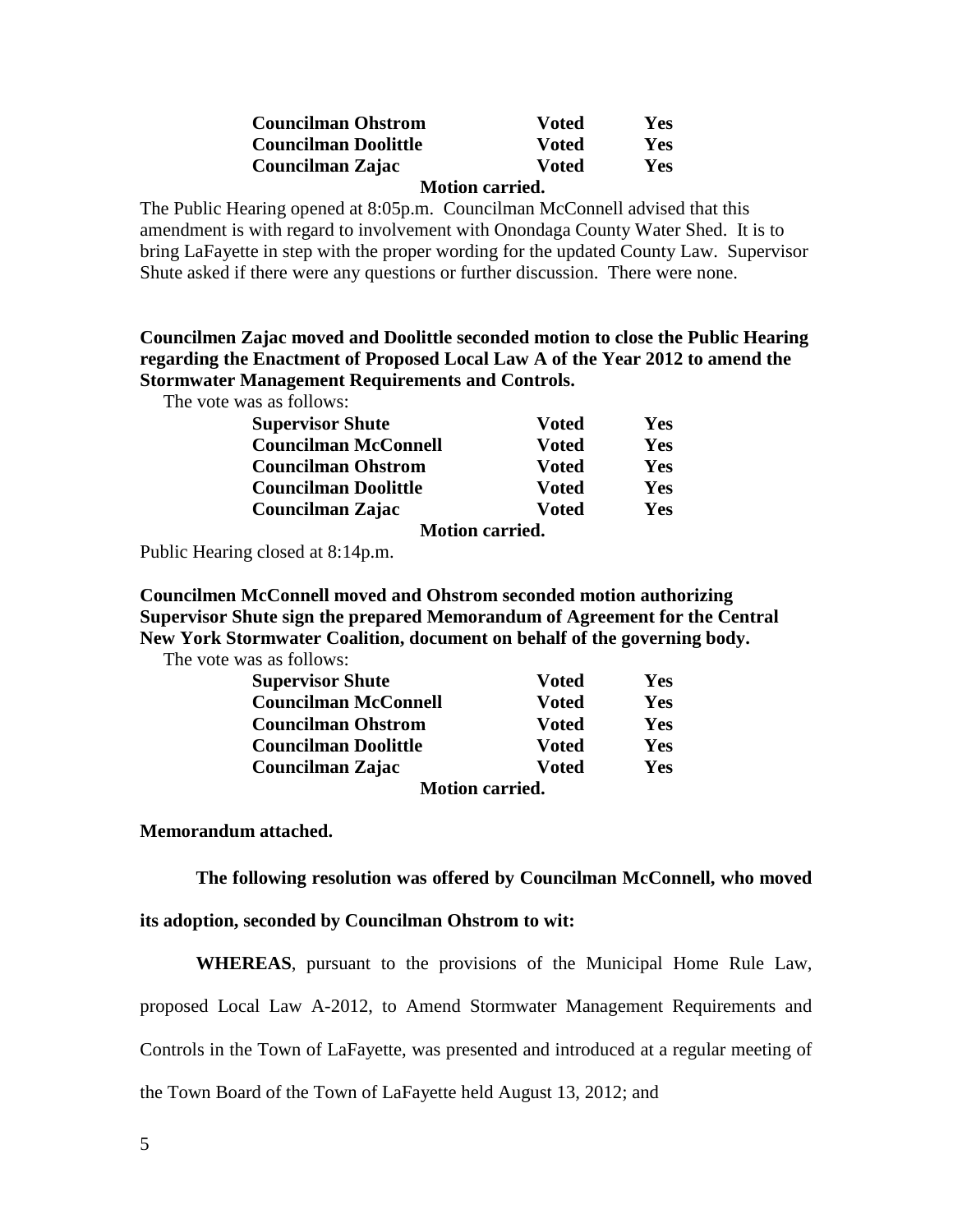**WHEREAS**, a public hearing was held on said proposed Local Law No. A-2012 on September 10, 2012 by the Town Board of the Town of LaFayette and proof of publication of notice of such public hearing, as required by law, having been submitted and filed, and all persons desiring to be heard in connection with said proposed local law having been heard, and said proposed local law having been in the possession of the members of the Town Board of the Town of LaFayette in its final form in the manner required by Section 20 of the Municipal Home Rule of the State of New York; and

**WHEREAS**, at its August 13, 2012 meeting the Town Board determined that this proposed legislation is a Type II action for purposes of SEQR, thus concluding the environmental review process; and

**WHEREAS**, it is in the public interest to enact said Proposed Local Law No. A-2012.

**NOW, THEREFORE**, it is **RESOLVED AND DETERMINED,** that the Town Board of the Town of Lafayette, Onondaga County, New York, does hereby enact Proposed Local Law No. A-2012 as Local Law No. 2-2012 as follows:

#### **TOWN OF LAFAYETTE LOCAL LAW NO. 2-2012**

#### **A Local Law to Amend Stormwater Management Requirements and Controls in the Town of LaFayette**

Be it enacted by the Town Board of the Town of LaFayette as follows:

#### **Section I.**

Local Law 5 of 2007, titled "A Local Law to Establish Minimum Erosion/Sediment and Stormwater Management Requirements and Controls in the Town of LaFayette," as previously amended by Local Law No. 2-2011, which pertains to Stormwater Management requirements in the Town of LaFayette, is hereby repealed in its entirety.

#### **Section II.**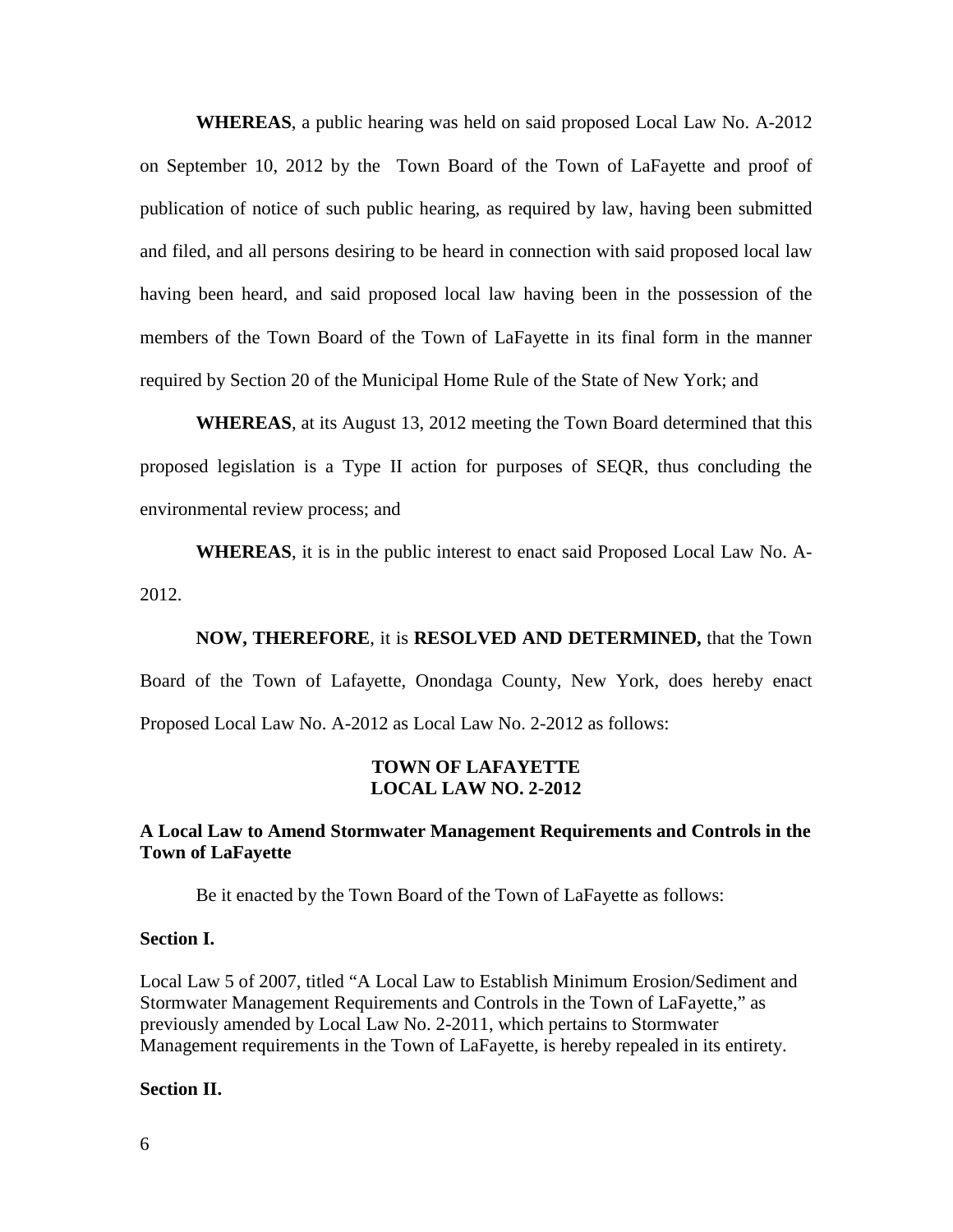A new local law, titled "Erosion/Sediment Control and Stormwater Management," shall be enacted, which shall read, in its entirety, as follows:

## **EROSION/SEDIMENT CONTROL AND STORMWATER MANAGEMENT**

### **Article I General Provisions**

## **Section 1. Findings of Fact**.

It is hereby determined that:

4 Land development activities and associated increases in site impervious cover often alter the hydrologic response of local watersheds and increase stormwater runoff rates and volumes, flooding, stream channel erosion, or sediment transport and deposition;

5 This stormwater runoff contributes to increased flooding and quantities of waterborne pollutants, including siltation of aquatic habitat for fish and other desirable species;

6 Impervious surfaces allow less water to percolate into the soil, thereby decreasing groundwater recharge and stream baseflow;

7 Clearing and grading during construction tends to increase soil erosion and add to the loss of native vegetation necessary for terrestrial and aquatic habitat;

8 Improper design and construction of stormwater management practices can increase the velocity of stormwater runoff thereby increasing stream bank erosion and sedimentation;

9 Substantial economic losses can result from these adverse impacts on the waters of the municipality;

10 Stormwater runoff, soil erosion and nonpoint source pollution can be controlled and minimized through the regulation of stormwater runoff and sediment and erosion control from land development activities;

11 The regulation of stormwater runoff discharges from land development activities in order to control and minimize increases in stormwater runoff rates and volumes, soil erosion, stream channel erosion, and nonpoint source pollution associated with stormwater runoff is in the public interest and will minimize threats to public health and safety.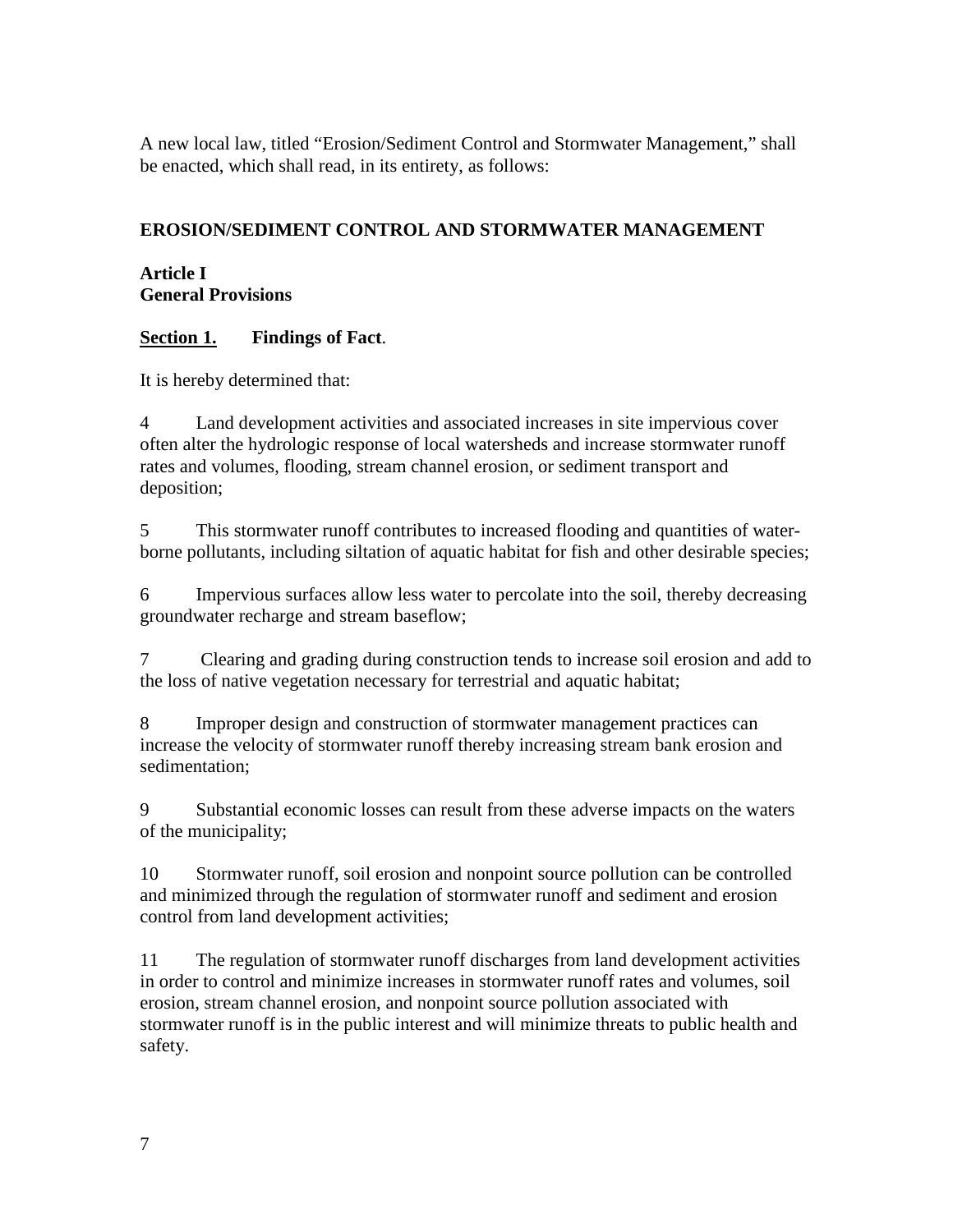12 Regulation of land development activities by means of performance standards governing stormwater management and site design will produce development compatible with the natural functions of a particular site or an entire watershed and thereby mitigate the adverse effects of erosion and sedimentation from development.

# **Section 2. Purpose.**

The purpose of this Local Law is to establish minimum stormwater management requirements and controls to protect and safeguard the general health, safety, and welfare of the public residing within this jurisdiction and to address the findings of fact in Section 1 hereof. This Local Law seeks to meet those purposes by achieving the following objectives:

1. Meet the requirements of minimum measures 4 and 5 of the current SPDES General Permit for Stormwater Discharges from Municipal Separate Stormwater Sewer Systems (MS4s), as amended or revised;

2. Require land development activities to conform to the substantive requirements of the current NYS Department of Environmental Conservation State Pollutant Discharge Elimination System (SPDES) General Permit for Construction Activities, as amended or revised;

3. Minimize increases in stormwater runoff from land development activities in order to reduce flooding, turbidity, increases in stream temperature, and streambank erosion and maintain the integrity of stream channels;

4. Minimize increases in pollution caused by stormwater runoff from land development activities which would otherwise degrade local water quality;

5. Minimize the total annual volume of stormwater runoff which flows from any specific site during and following development to the maximum extent practicable; and

6. Reduce stormwater runoff rates and volumes, soil erosion and nonpoint source pollution, wherever possible, through stormwater management practices and to ensure that these management practices are properly designed, maintained and eliminate threats to public safety.

## **Section 3. Statutory Authority.**

In accordance with Article 10 of the Municipal Home Rule Law of the State of New York, the Town Board of the Town of LaFayette has the authority to enact local laws and amend local laws and for the purpose of promoting the health, safety or general welfare of the Town of LaFayette and for the protection and enhancement of its physical environment. The Town Board of the Town of LaFayette may include in any such local law provisions for the appointment of any municipal officer, employees, or independent contractor to effectuate, administer and enforce such local law.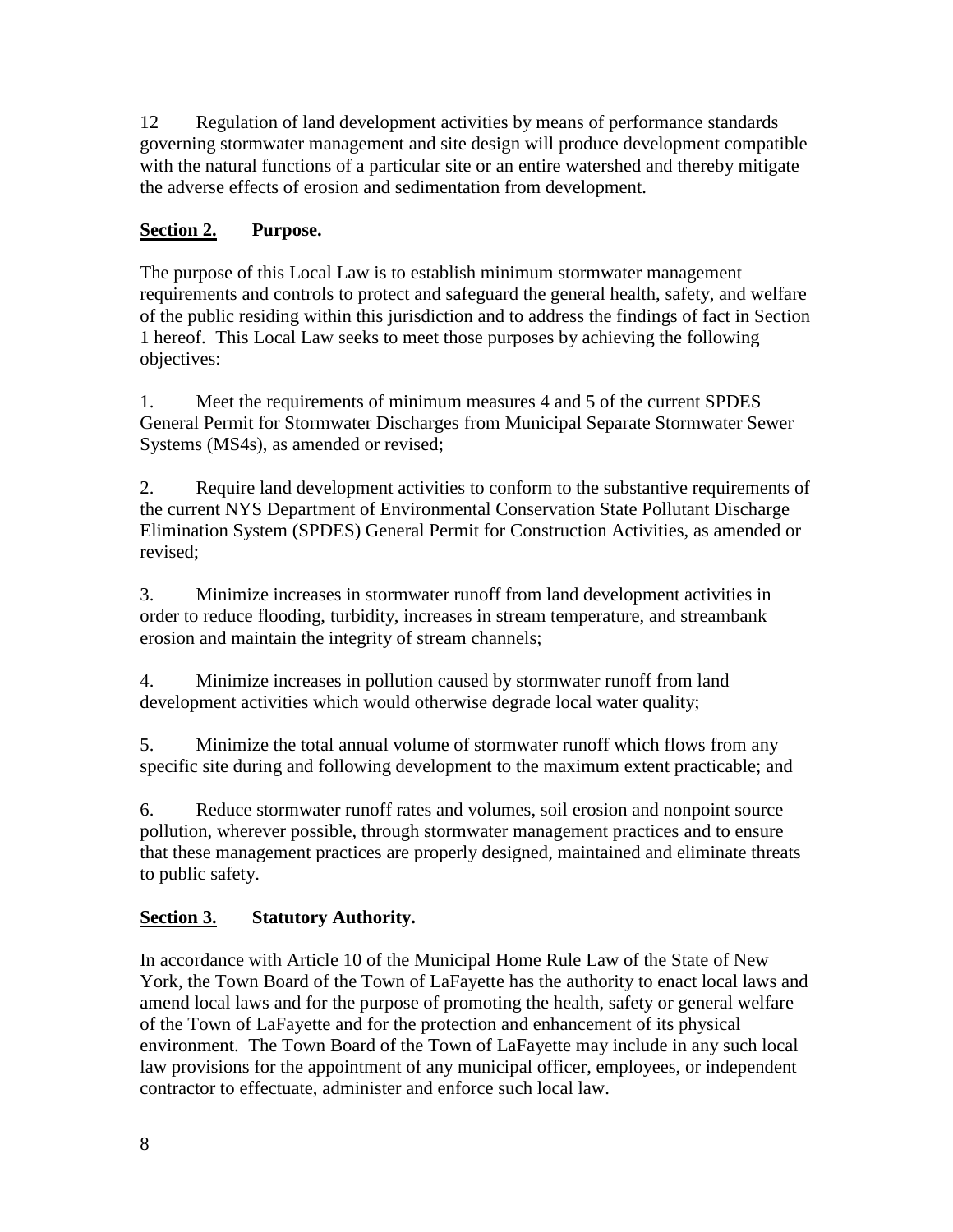### **Section 4. Definitions.**

The terms used in this Local Law or in documents prepared or reviewed under this Local Law shall have the meaning as set forth in this section.

AGRICULTURAL ACTIVITY – the activity of an active farm including grazing and watering livestock, irrigating crops, harvesting crops, using land for growing agricultural products, and cutting timber for sale, but shall not include the operation of a dude ranch or similar operation, or the construction of new structures associated with agricultural activities.

APPLICANT – a property owner or agent of a property owner who has filed an application for a land development activity.

BUILDING – any structure, either temporary or permanent, having walls and a roof, designed for the shelter of any person, animal, or property, and occupying more than 100 square feet of area.

CHANNEL – a natural or artificial watercourse with a definite bed and banks that conducts continuously or periodically flowing water.

CLEARING – any activity that removes the vegetative surface cover.

DEDICATION – the deliberate appropriation of property by its owner for general public use.

DEPARTMENT – the New York State Department of Environmental Conservation

DESIGN MANUAL – the *New York State Stormwater Management Design Manual*, most recent version including applicable updates that serves as the official guide for stormwater management principles, methods and practices.

DEVELOPER – a person who undertakes land development activities.

EROSION CONTROL - a measure that prevents sediment from being transported from a site.

EROSION CONTROL MANUAL – the most recent version of the "New York Standards and Specifications for Erosion and Sediment Control" manual, commonly known as the "Blue Book".

GRADING – excavation or fill of material, including the resulting conditions thereof.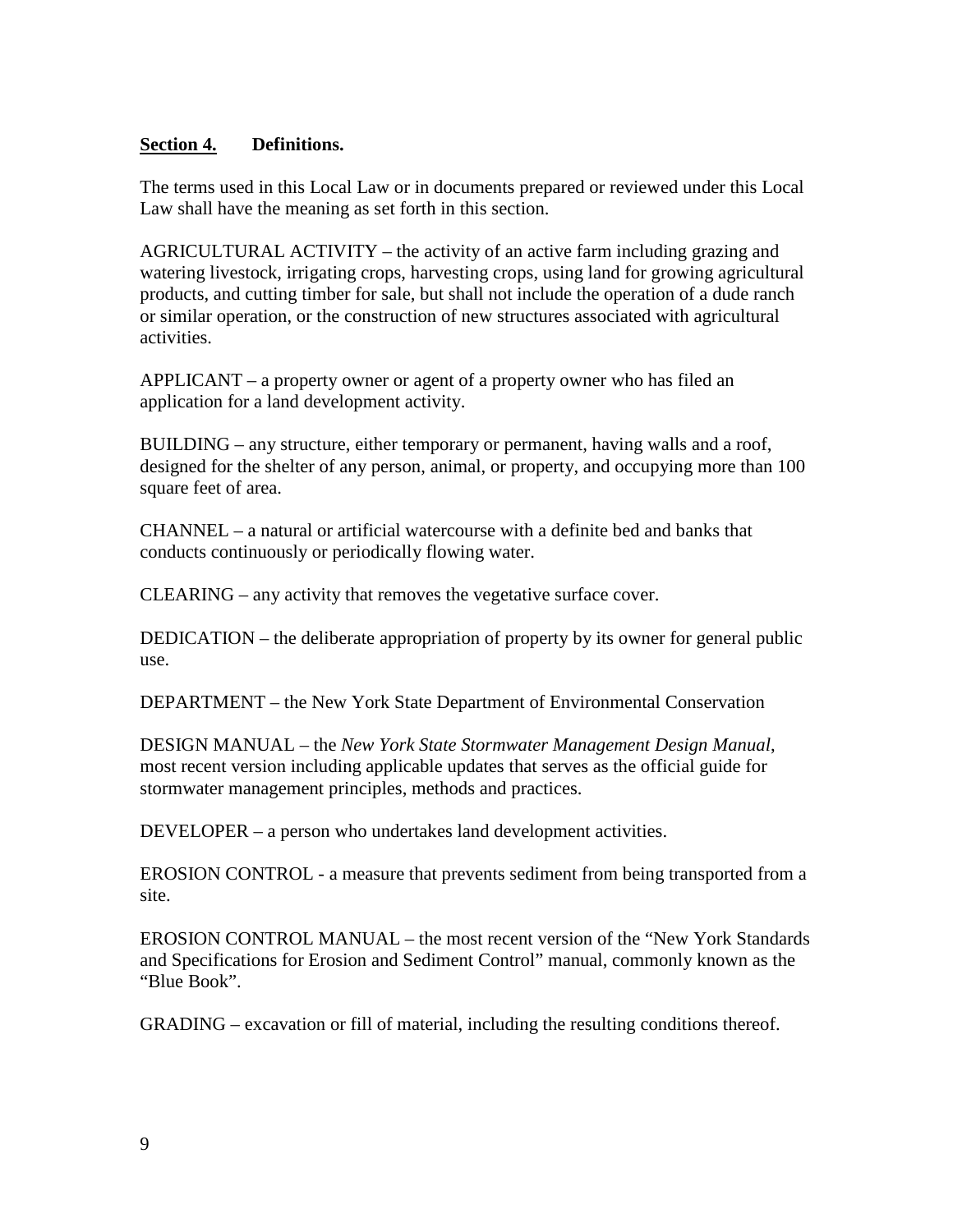IMPERVIOUS COVER – those surfaces, improvements and structures that cannot effectively infiltrate rainfall, snow melt and water (e.g., building rooftops, pavement, sidewalks, driveways, etc).

INDUSTRIAL STORMWATER PERMIT – a State Pollutant Discharge Elimination System permit issued to a commercial industry or group of industries which regulates the pollutant levels associated with industrial stormwater discharges or specifies on-site pollution control strategies.

INFILTRATION – the process of percolating stormwater into the subsoil.

JURISDICTIONAL WETLAND – an area that is inundated or saturated by surface water or groundwater at a frequency and duration sufficient to support a prevalence of vegetation typically adapted for life in saturated soil conditions, commonly known as hydrophytic vegetation.

LAND DEVELOPMENT ACTIVITY – construction activity including clearing, grading, excavating, soil disturbance or placement of fill that results in land disturbance of equal to or greater than one acre, or activities disturbing less than one acre of total land area that is part of a larger common plan of development or sale that will ultimately disturb one or more acres of land, even though multiple separate and distinct land development activities may take place at different times on different schedules.

LANDOWNER – the legal or beneficial owner of land, including those holding the right to purchase or lease the land, or any other person holding proprietary rights in the land.

MAINTENANCE AGREEMENT – a legally recorded document that acts as a property deed restriction, and which provides for long-term maintenance of stormwater management practices.

NONPOINT SOURCE POLLUTION – pollution from any source other than from any discernible, confined, and discrete conveyances, and shall include, but not be limited to, pollutants from agricultural, silvicultural, mining, construction, subsurface disposal and urban runoff sources.

PHASING – clearing a parcel of land in distinct pieces or parts, with the stabilization of each piece completed before the clearing of the next.

POLLUTANT OF CONCERN – sediment or a water quality measurement that addresses sediment (such as total suspended solids, turbidity or siltation) and any other pollutant that has been identified as a cause of impairment of any water body that will receive a discharge from the land development activity.

PROJECT – land development activity

QUALIFIED PROFESSIONAL – a person that is knowledgeable in the principles and practices of stormwater management and treatment, such as a licensed Professional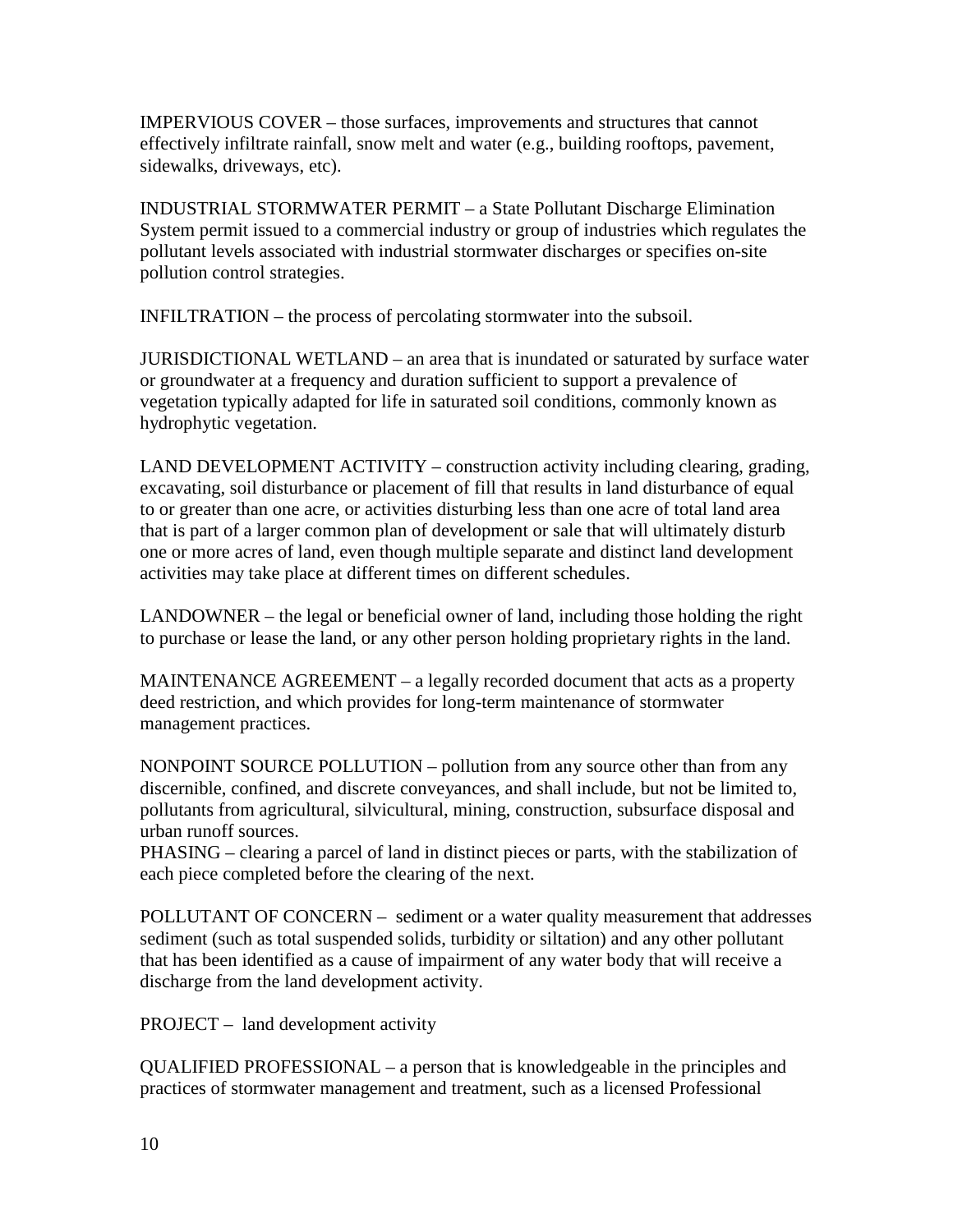Engineer, Registered Landscape Architect or other Department endorsed individual(s). Individuals preparing SWPPPs that require the post-construction stormwater management practice component must have an understanding of the principles of hydrology, water quality management practice design, water quantity control design, and, in many cases, the principles of hydraulics in order to prepare a SWPPP that conforms to the Department's technical standard. All components of the SWPPP that involve the practice or engineering, as defined by the NYS Education Law (see Article 145), shall be prepared by, or under the direct supervision of, a professional engineer licensed to practice in the State of New York.

RECHARGE – the replenishment of groundwater.

SEDIMENT CONTROL – measures that prevent eroded sediment from leaving the site.

SENSITIVE AREAS – cold water fisheries, shellfish beds, swimming beaches, water supply reservoirs, habitats for threatened, endangered or special concern species.

SPDES GENERAL PERMIT FOR CONSTRUCTION ACTIVITIES – A permit under the New York State Pollutant Discharge Elimination System (SPDES) issued to developers of construction activities to regulate disturbance of one or more acres of land.

SPDES GENERAL PERMIT FOR STORMWATER DISCHARGES FROM MUNICIPAL SEPARATE STORMWATER SEWER SYSTEMS – A permit under the New York State Pollutant Discharge Elimination System (SPDES) issued to municipalities to regulate discharges from municipal separate storm sewers for compliance with EPA established water quality standards and/or to specify stormwater control standards.

STABILIZATION – the use of practices that prevent exposed soil from eroding.

START OF CONSTRUCTION - the first land disturbing activity associated with a development, including land preparation such as clearing, grading and filling; installation of streets and sidewalks; excavation for basements, footings, peers or foundations; erection of temporary forms; and installation of accessory buildings.

STOP WORK ORDER – an order issued which requires that all construction activity on a site be stopped.

STORMWATER – rainwater, surface runoff, snowmelt and drainage

STORMWATER HOTSPOT – a land use or activity that generates concentrations of hydrocarbons, trace metals or toxicants in violation of NYS Water Quality Standards.

STORMWATER MANAGEMENT – the use of structural or non-structural practices that are designed to reduce stormwater runoff and mitigate its adverse impacts on property, natural resources and the environment.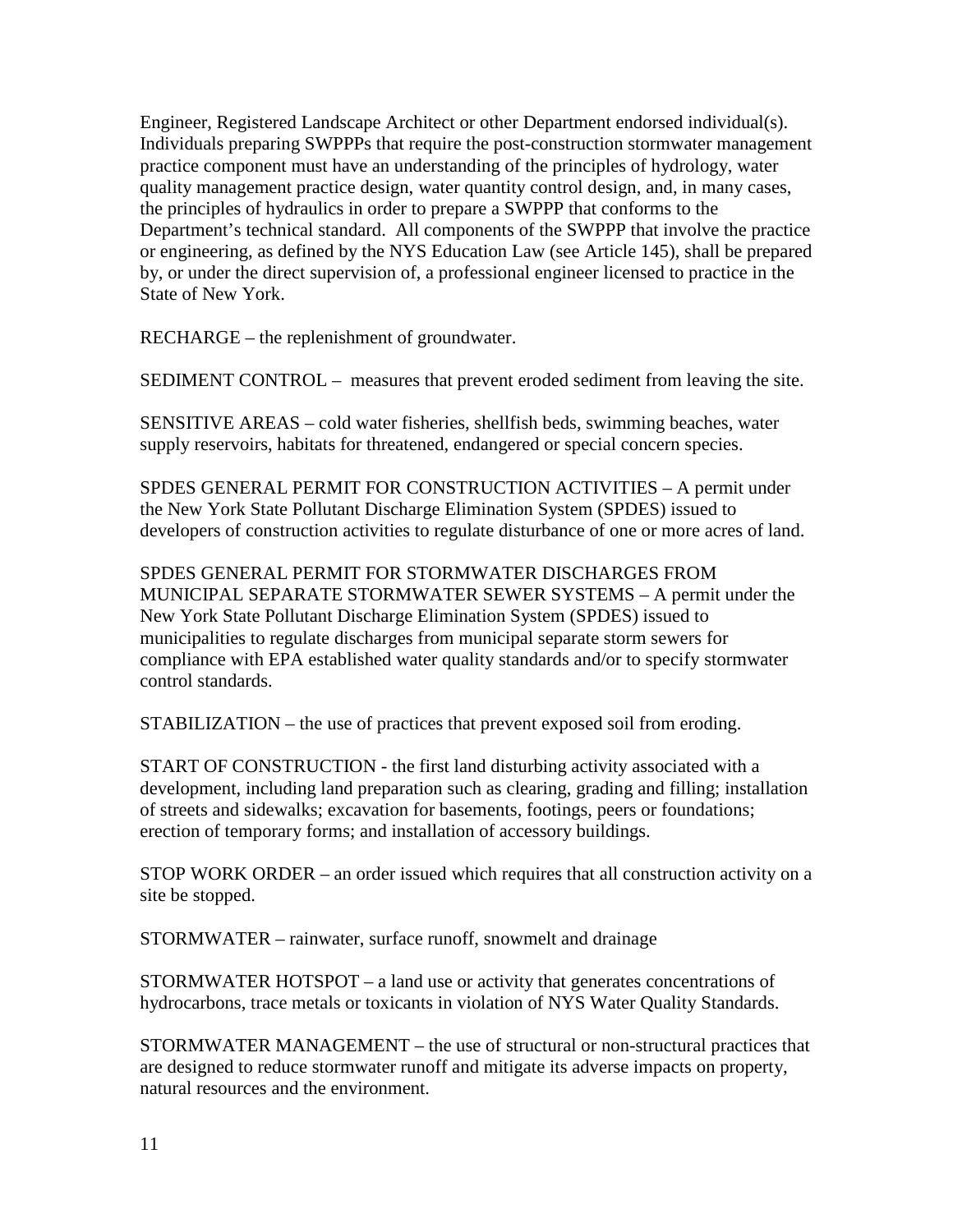STORMWATER MANAGEMENT FACILITY – one or a series of stormwater management practices installed, stabilized and operating for the purpose of controlling stormwater runoff.

STORMWATER MANAGEMENT OFFICER - an employee or officer designated by the municipality to accept and review stormwater pollution prevention plans, forward the plans to the applicable municipal board and inspect stormwater management practices.

STORMWATER MANAGEMENT PRACTICES (SMPs) – measures, either structural or nonstructural, that are determined to be the most effective, practical means of preventing flood damage and preventing or reducing point source or nonpoint source pollution inputs to stormwater runoff and water bodies.

STORMWATER POLLUTION PREVENTION PLAN (SWPPP) – a plan for controlling stormwater runoff and pollutants from a site during and after construction activities.

STORMWATER RUNOFF – flow on the surface of the ground, resulting from precipitation.

SURFACE WATERS OF THE STATE OF NEW YORK – lakes, bays, sounds, ponds, impounding reservoirs, springs, rivers, streams, creeks, estuaries, marshes, inlets, canals, the Atlantic ocean within the territorial seas of the state of New York and all other bodies of surface water, natural or artificial, inland or coastal, fresh or salt, public or private (except those private waters that do not combine or effect a junction with natural surface or underground waters), which are wholly or partially within or bordering the state or within its jurisdiction. Storm sewers and waste treatment systems, including treatment ponds or lagoons which also meet the criteria of this definition are not waters of the state. This exclusion applies only to manmade bodies of water which neither were originally created in waters of the state (such as a disposal area in wetlands) nor resulted from impoundment of waters of the state.

TRAINED CONTRACTOR – an employee from the contracting (construction) company that has received four (4) hours of Department endorsed training in proper erosion and sediment control practices from a Soil and Water Conservation District or other Department endorsed entity. After receiving the initial training, the Trained Contractor shall receive four (4) hours of training every three (3) years.

WATERCOURSE – a permanent or intermittent stream or other body of water, either natural or man-made, which gathers or carries surface water.

WATERWAY – a channel that directs surface runoff to a watercourse or to the public storm drain.

## **Section 5. Applicability**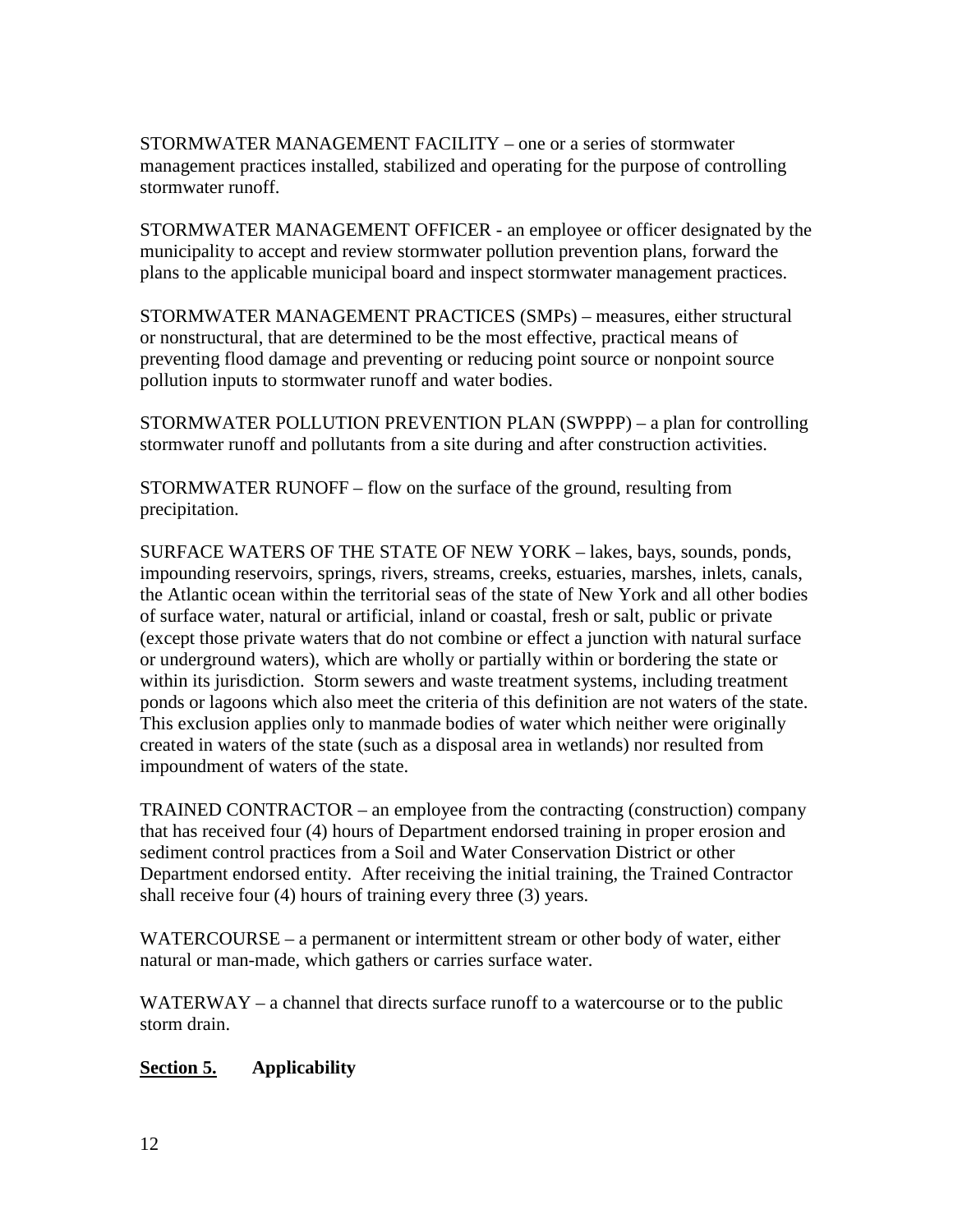1. This Local Law shall be applicable to all land development activities, as defined in this Local Law, within the portion of the Town of LaFayette designated as a regulated MS4 area by the Environmental Protection Agency (EPA), the New York State Department of Environmental Conservation (DEC) or any similar agency, as amended from time to time.

2. The municipality shall designate a Stormwater Management Officer who shall accept and review all stormwater pollution prevention plans and forward such plans to the applicable municipal board. The Stormwater Management Officer may (1) review the plans, (2) upon approval by the Town Board of the Town of LaFayette, engage the services of a Qualified Profession to review the plans, specifications and related documents at a cost not to exceed a fee schedule established by said governing board, or (3) accept the certification of a qualified professional that the plans conform to the requirements of this law.

 An owner or operator of a land development activity that is subject to the requirements of this Local Law must first develop a SWPPP in accordance with all applicable requirements of this Local Law and then have its SWPPP reviewed and accepted by the Stormwater Management Officer prior to submitting the Notice of Intent (NOI) to the Department. The owner or operator shall have the "MS4 SWPPP Acceptance" form signed by the Stormwater Management Officer and then submit that form along with the NOI to the address referenced under "Notice of Intent (NOI) Submittal" in the applicable SPDES permit.

3. All land development activities subject to review and approval by the applicable board of the Town of LaFayette under subdivision, site plan, and/or special permit regulations shall be reviewed subject to the standards contained in this local law

4. All land development activities not subject to review as stated in subsection C above shall be required to submit a Stormwater Pollution Prevention Plan (SWPPP) to the Stormwater Management Officer who shall approve the SWPPP if it complies with the requirements of this law.

## **Section 6. Exemptions**

The following activities may be exempt from review under this law.

1. Agricultural activity as defined in this Local Law.

2. Silvicultural activity except that landing areas and log haul roads are subject to this Local Law.

3. Routine maintenance activities that disturb less than five acres and are performed to maintain the original line and grade, hydraulic capacity or original purpose of a facility.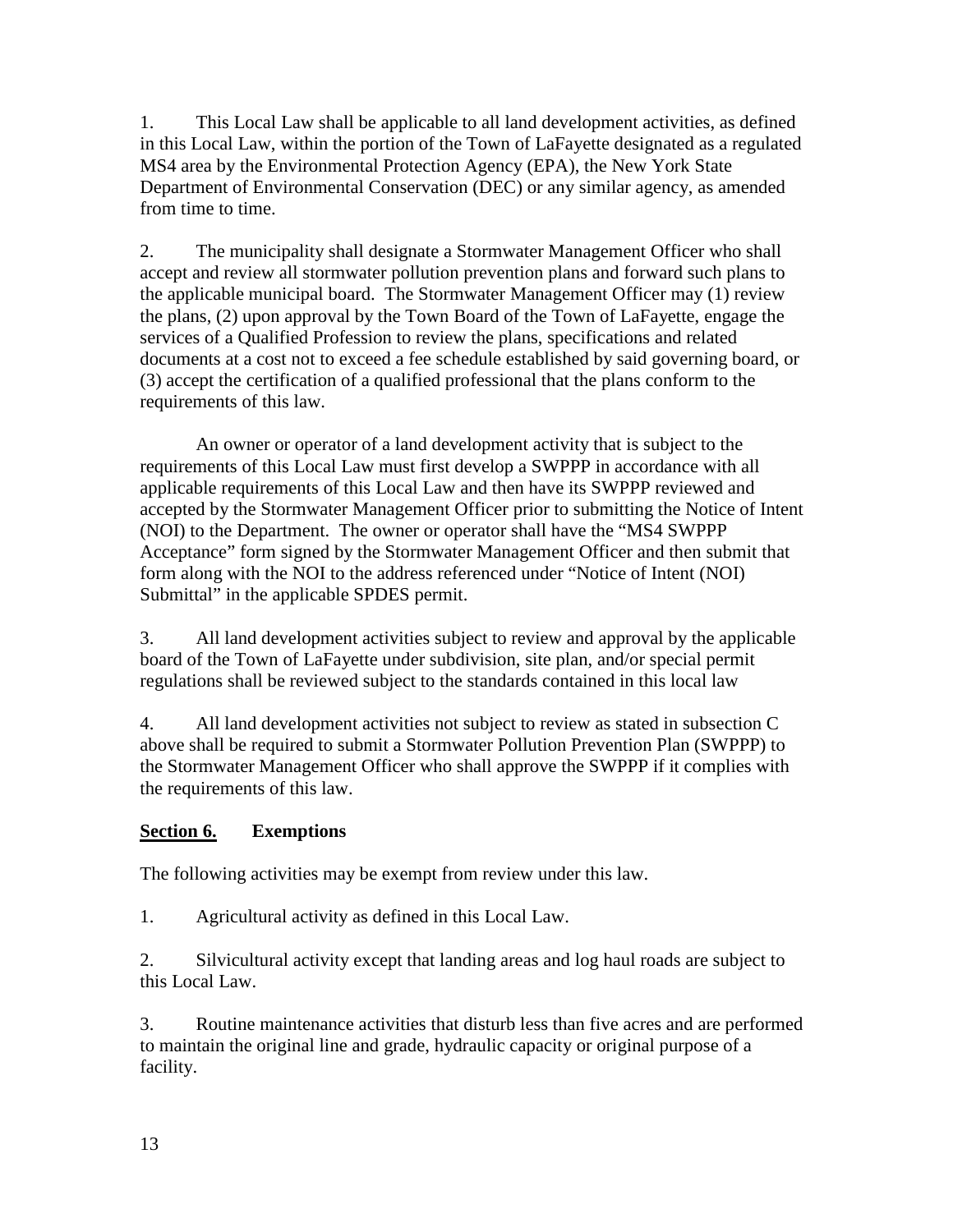4. Repairs to any stormwater management practice or facility deemed necessary by the Stormwater Management Officer.

5. Cemetery graves.

6. Installation of fence, sign, telephone, and electric poles and other kinds of posts or poles.

7. Emergency activity immediately necessary to protect life, property or natural resources.

8. Activities of an individual engaging in home gardening by growing flowers, vegetable and other plants primarily for use by that person and his or her family.

9. Landscaping and horticultural activities in connection with an existing structure.

10. Any part of a subdivision if a plat for the subdivision has been approved by the Town of LaFayette on or before the effective date of this Local Law.

11. Land development activities for which a building permit has been approved on or before the effective date of this Local Law

## **Article II Stormwater Pollution Prevention Plans**

# **Section 7. Stormwater Pollution Prevention Plan Requirement**

No application for approval of a land development activity shall be reviewed until the appropriate board has received a Stormwater Pollution Prevention Plan (SWPPP) prepared in accordance with the specifications in this local law.

# **Section 8. Contents of Stormwater Pollution Prevention Plans.**

1. All SWPPPs shall provide the following background information and erosion and sediment controls:

a. Background information about the scope of the project, including location, type and size of project.

b. Site map/construction drawing(s) for the project, including a general location map with a scale no smaller than 1"=100 ft.; contour intervals with a minimum of 25 feet. At a minimum, the site map should show the total site area; all improvements; areas of disturbance; areas that will not be disturbed; existing vegetation; on-site and adjacent offsite surface water(s); wetlands and drainage patterns that could be affected by the construction activity; existing and final slopes; locations of off-site material, waste,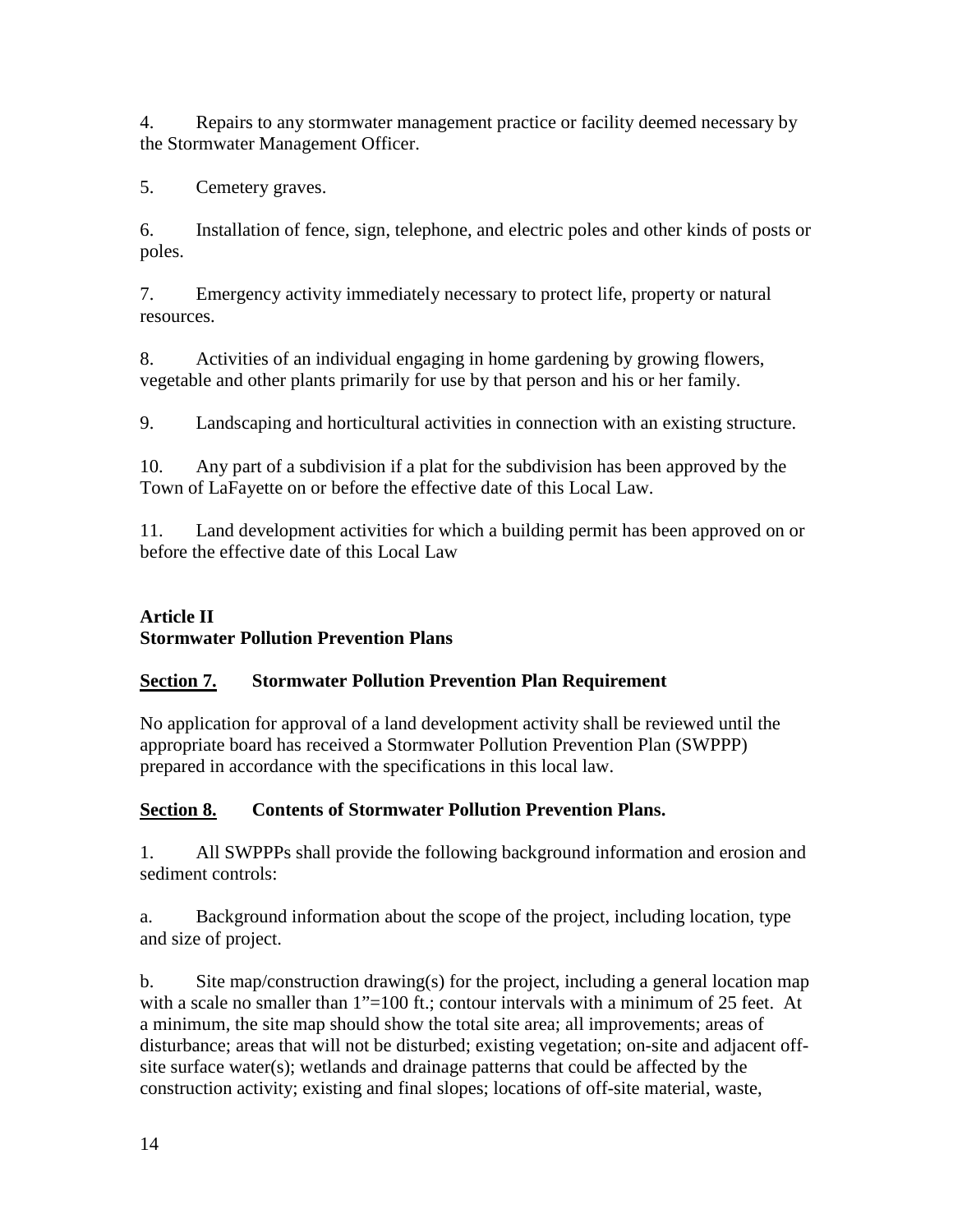borrow or equipment storage areas; and location(s) of the stormwater discharges(s); locations or known presence of agricultural tile drains or other existing features that cause artificial drainage of the site and their impact on the hydrology.

c. Description of the soil(s) present at the site;

d. Construction phasing plan describing the intended sequence of construction activities, including clearing and grubbing, excavation and grading, utility and infrastructure installation and any other activity at the site that results in soil disturbance. Consistent with the New York Standards and Specifications for Erosion and Sediment Control (Erosion Control Manual), not more than five (5) acres shall be disturbed at any one time unless pursuant to an approved SWPPP.

e. Description of the pollution prevention measures that will be used to control litter, construction chemicals and construction debris from becoming a pollutant source in stormwater runoff;

f. Description and volume of construction and waste materials expected to be stored on-site with updates as appropriate, and a description of controls to reduce pollutants from these materials including storage practices to minimize exposure of the materials to stormwater, and spill prevention and response;

g. Temporary and permanent structural and vegetative measures to be used for soil stabilization, runoff control and sediment control for each stage of the project from initial land clearing and grubbing to project close-out;

h. A site map/construction drawing(s) specifying the location(s), size(s) and length(s) of each erosion and sediment control practice;

i. Dimensions, material specifications and installation details for all erosion and sediment control practices, including the siting and sizing of any temporary sediment basins;

j. Temporary practices that will be converted to permanent control measures;

k. Implementation schedule for staging temporary erosion and sediment control practices, including the timing of initial placement and duration that each practice should remain in place;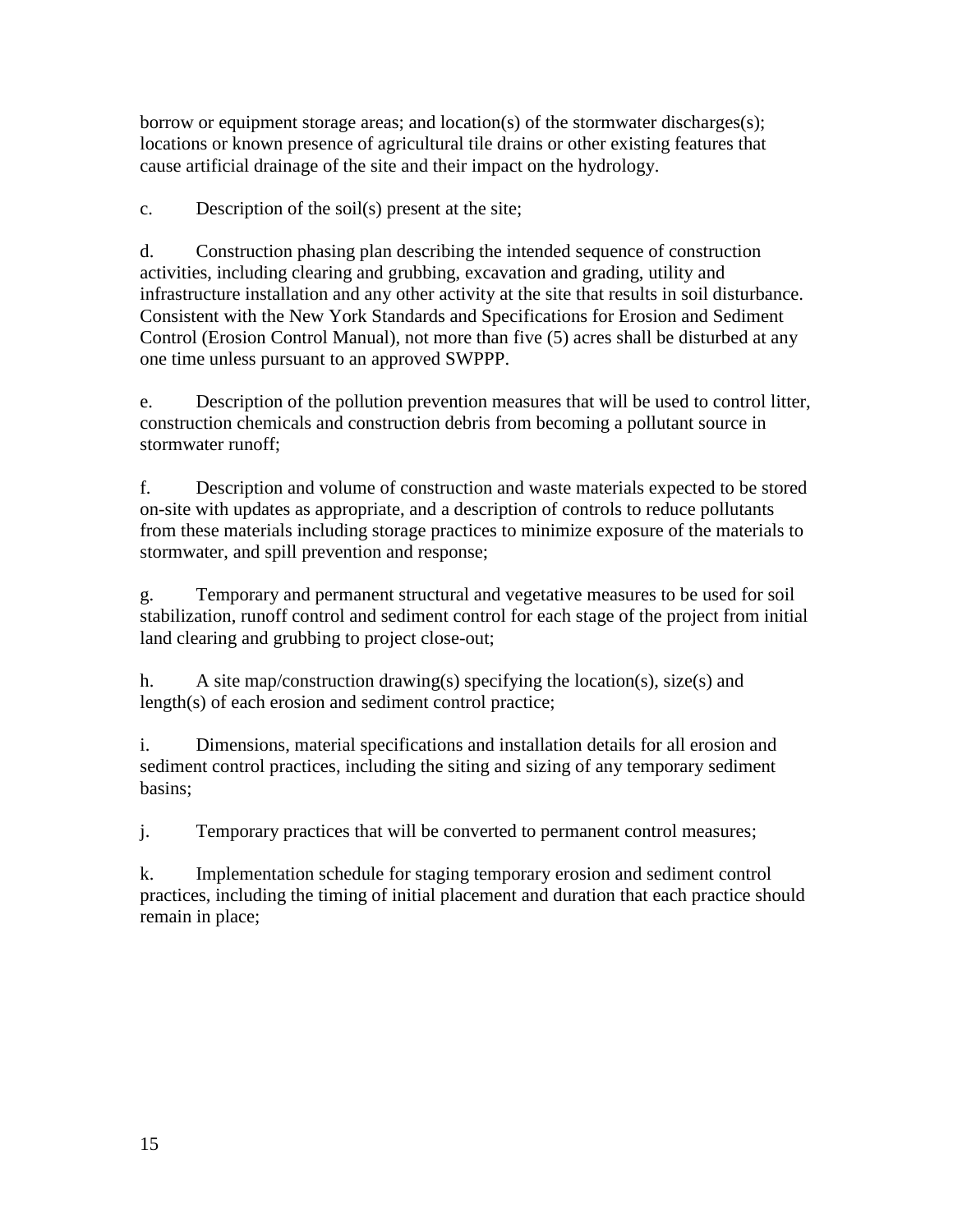l. Maintenance schedule to ensure continuous and effective operation of the erosion and sediment control practice;

m. Name(s) of the receiving water(s);

n. Delineation of SWPPP implementation responsibilities for each part of the site;

o. Description of structural practices designed to divert flows from exposed soils, store flows, or otherwise limit runoff and the discharge of pollutants from exposed areas of the site to the degree attainable;

p. Any existing data that describes the stormwater runoff at the site;

 A description and location of any stormwater discharges associated with industrial activity other than construction at the site, including but not limited to, stormwater discharges from asphalt plants and concrete plants located on the construction site;

 Identification of any elements of the design that are not in conformance with the requirements in the most current version of the technical standard, New York State Standards and Specifications for Erosion and Sediment Control. Include the reason for the deviation or alternative design and provide information which demonstrates that the deviation or alternative design is equivalent to the technical standards;

 Identification of any elements of the design that are not in conformance with The New York State Stormwater Management Design Manual (hereinafter the "Design Manual"). Include the reason for the deviation or alternative design and provide information which demonstrates that the deviation or alternative design is equivalent to the technical standards; and

 A detailed summary (including calculations) of the sizing criteria that was used to design all post-construction stormwater management practices. At a minimum the summary shall address the required design criteria from the applicable chapter of the Design Manual, including the identification of and justification for any deviations from the Design Manual, and identification of any design criteria that are not required based on the design criteria or waiver criteria included in the Design Manual.

2. Land development activities as defined in Section 1 of this Article and meeting Condition "A", "B" or "C" below shall also include water quantity and water quality controls (post-construction stormwater runoff controls) as set forth in Subsection C below as applicable:

a. **Condition A** - Stormwater runoff from land development activities discharging a pollutant of concern to either an impaired water identified on the Department's most recent 303(d) list of impaired waters or a Total Maximum Daily Load (TMDL)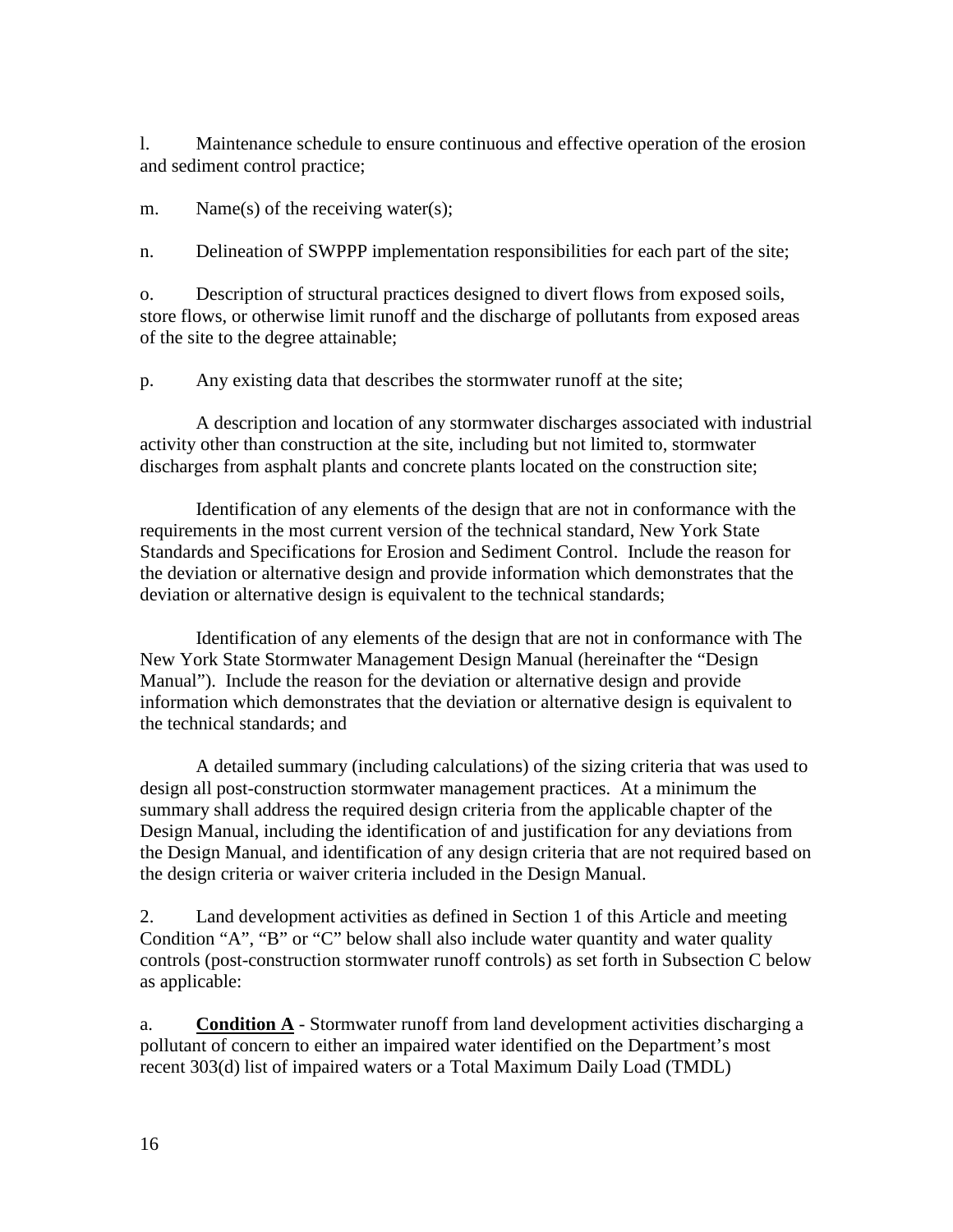designated watershed for which pollutants in stormwater have been identified as a source of the impairment.

b. **Condition B** - Stormwater runoff from land development activities disturbing five (5) or more acres.

**Condition C** - Stormwater runoff from single family residential subdivisions with 25% or greater impervious cover at total site build-out and not located in one of the Total Maximum Daily Load (TMDL) designated watersheds and not directly discharged to one of the Department's most recent 303(d) list of impaired waters.

3. SWPPP Requirements for Condition A, B and C:

- a. All information in Subsection A of this Section;
- b. Description of each post-construction stormwater management practice;

Site map/construction drawing(s) showing the specific location(s) and size(s) of each post-construction stormwater management practice;

Map showing watershed area used for hydrological and hydraulic analyses;

All references for data;

Hydrologic and hydraulic analysis for all structural components of the stormwater management system for the applicable design storms;

Comparison of post-development stormwater runoff conditions with pre-development conditions;

Dimensions, material specifications and installation details for each post-construction stormwater management practice;

Maintenance schedule to ensure continuous and effective operation of each postconstruction stormwater management practice;

Maintenance easements to ensure access to all stormwater management practices at the site for the purpose of inspection and repair. Easements shall be recorded on the plan and shall remain in effect with transfer of title to the property;

Inspection and maintenance plan binding on all subsequent landowners served by the onsite stormwater management measures in accordance with Article III of this Local Law. Said plan shall include inspection and maintenance schedules and actions to ensure continuous and effective operation of each post-construction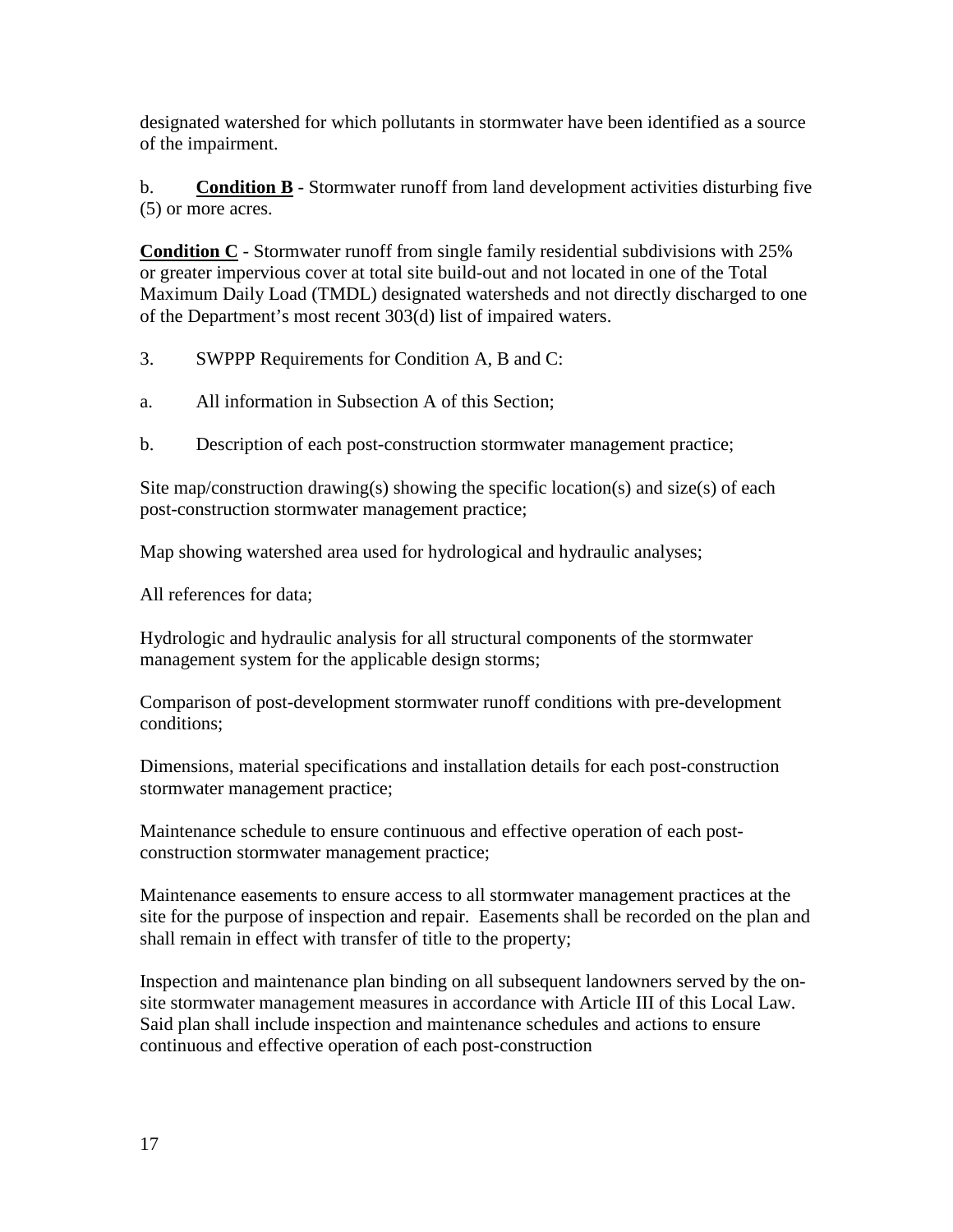c. stormwater management practice and said plan shall identify the entity that will be responsible for the long term operation and maintenance of each practice; and

The SWPPP shall be prepared by a qualified professional and must be signed by the professional preparing the plan, who shall certify that the design of all stormwater management practices meet the requirements in this Local Law.

## **Section 9. Other Environmental Permits**

The applicant shall assure that all other applicable environmental permits have been or will be acquired for the land development activity prior to approval of the final stormwater design plan.

## **Section 10. Contractor Certification**

1. Each contractor and subcontractor identified in the SWPPP who will be involved in soil disturbance and/or stormwater management practice installation shall sign and date a copy of the following certification statement before undertaking any land development activity : "I hereby certify that I understand and agree to comply with the terms and conditions of the SWPPP and agree to implement any corrective actions identified by the qualified inspector during a site inspection. I also understand that the owner or operator must comply with the terms and conditions of the most current version of the New York State Pollutant Discharge Elimination System ("SPDES") general permit for stormwater discharges from construction activities, and that it is unlawful for any person to cause or contribute to a violation of water quality standards. Furthermore, I understand that certifying false, incorrect or inaccurate information is a violation of the referenced permit and the laws of the State to New York and could subject me to criminal, civil and/or administrative proceedings."

2. The certification must include the name and title of the person providing the signature, address and telephone number of the contracting firm; the address (or other identifying description) of the site; and the date the certification is made.

3. The certification statement(s) shall become part of the SWPPP for the land development activity.

4. A copy of the SWPPP shall be retained at the site of the land development activity during construction from the date of initiation of construction activities to the date of final stabilization.

### **Section 11. Performance and Design Criteria for Stormwater Management and Erosion and Sediment Control**

All land development activities shall be subject to the following performance and design criteria: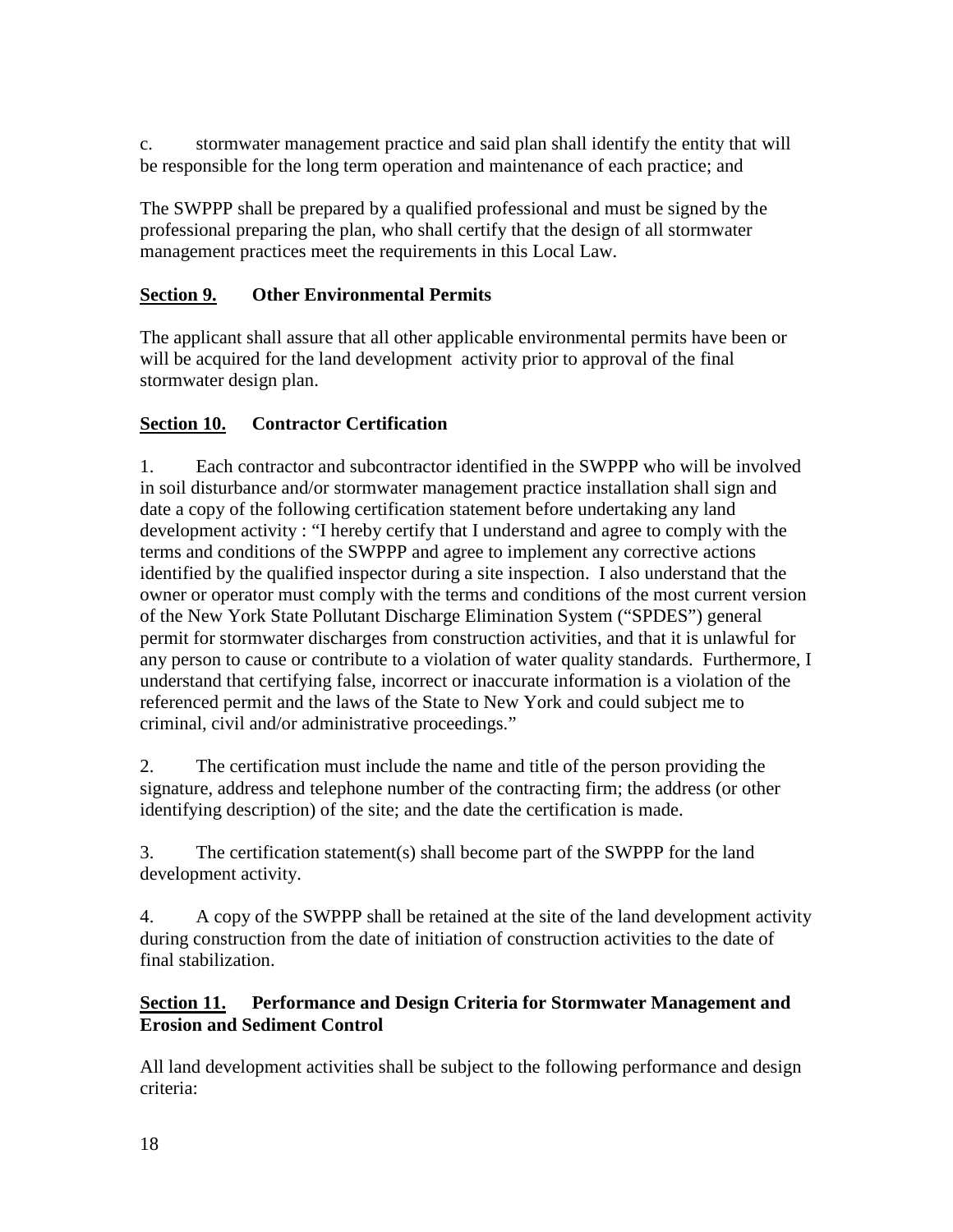1. Technical Standards. For the purpose of this local law, the following documents shall serve as the official guides and specifications for stormwater management. Stormwater management practices that are designed and constructed in accordance with these technical documents shall be presumed to meet the standards imposed by this law:

a. The New York State Stormwater Management Design Manual (New York State Department of Environmental Conservation, most current version or its successor, hereafter referred to as the Design Manual)

b. New York Standards and Specifications for Erosion and Sediment Control, (Empire State Local Law of the Soil and Water Conservation Society, most current version or its successor, hereafter referred to as the Erosion Control Manual).

2. Equivalence to Technical Standards. Where stormwater management practices are not in accordance with technical standards, the applicant or developer must demonstrate equivalence to the technical standards set forth in Section 11(A) and the SWPPP shall be prepared by a qualified professional that is knowledgeable in the principles and practices of stormwater management and treatment.

3. Water Quality Standards. Any land development activity shall not cause an increase in turbidity that will result in substantial visible contrast to natural conditions in surface waters of the state of New York or cause a violation of New York State water quality standards.

# **Section 12. Maintenance, Inspection and Repair of Stormwater Facilities**

1. Maintenance and Inspection During Construction

a. The applicant or developer of the land development activity or their representative shall at all times properly operate and maintain all facilities and systems of treatment and control (and related appurtenances) which are installed or used by the applicant or developer to achieve compliance with the conditions of this local law. Sediment shall be removed from sediment traps or sediment ponds whenever their design capacity has been reduced by fifty (50) percent.

b. Prior to the commencement of construction activity, the owner or operator must identify the contractor(s) and subcontractor(s) that will be responsible for installing, constructing, repairing, replacing, inspecting and maintaining the erosion and sediment control practices included in the SWPPP and the contractor(s) and subcontractor(s) what will be responsible for constructing the post-construction stormwater management practices included in the SWPPP. The owner or operator shall have each of the contractors and subcontractors identify at least one person from their company that will be responsible for implementation of the SWPPP. This person must be a Trained Contractor. The owner or operator shall ensure that at least one Trained Contractor is on site in a daily basis when soil disturbance activities are being performed.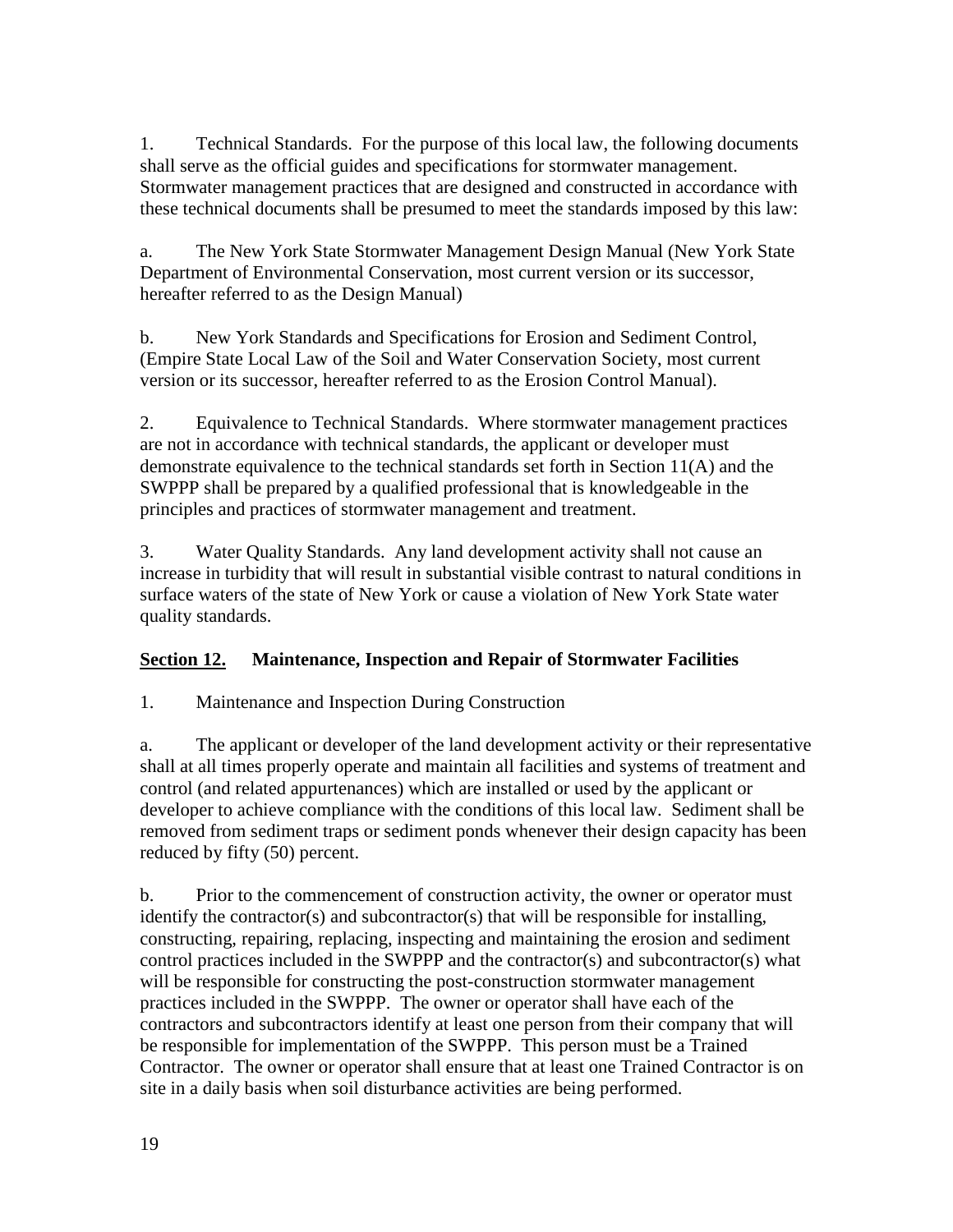c. For construction sites where soil disturbance activities are on-going, the qualified inspector shall conduct a site inspection at least once every seven (7) calendar days.

 For construction sites where soil disturbance activities are on-going and the owner or operator has received authorization to disturb greater than five (5) acres of soil at any one time, the qualified inspector shall conduct at least two (2) site inspections every seven (7) calendar days. The two (2) inspections shall be separated by a minimum of two (2) full calendar days.

 For construction sites where soil disturbance activities have been temporarily suspended (e.g. winter shutdown) and temporary stabilization measures have been applied to all disturbed areas, the qualified inspector shall conduct a site inspection at least once every thirty (30) calendar days. The owner or operator shall notify the Stormwater Management Officer in writing prior to reducing the frequency of inspections.

 For construction sites where soil disturbance activities have been shut down with partial project completion, the qualified inspector can stop conducting inspections if all areas disturbed as of the project shutdown date have achieved final stabilization and all post-construction stormwater management practices required for the completed portion of the project have been constructed in conformance with the SWPPP and are operational. The owner or operator shall notify the Stormwater Management Officer in writing prior to the shutdown. If soil disturbance activities are not resumed within two (2) years from the date of shutdown, the owner or operator shall have the qualified inspector perform a final inspection and certify that all disturbed areas have achieved final stabilization, and all temporary, structural erosion and sediment control measures have been removed, and that all post- construction stormwater management practices have been constructed in conformance with the SWPPP by signing the "Final Stabilization" and "Post-Construction Stormwater Management Practice" certification statements on the Notice of Termination.

2. Maintenance Easement(s). Prior to the issuance of any approval that has a stormwater management facility as one of the requirements, the applicant or developer must execute a maintenance easement agreement that shall be binding on all subsequent landowners served by the stormwater management facility. The easement shall provide for access to the facility at reasonable times for periodic inspection by the Town of LaFayette to ensure that the facility is maintained in proper working condition to meet design standards and any other provisions established by this local law. The easement shall be recorded by the grantor in the office of the County Clerk after approval by the counsel for the Town of LaFayette.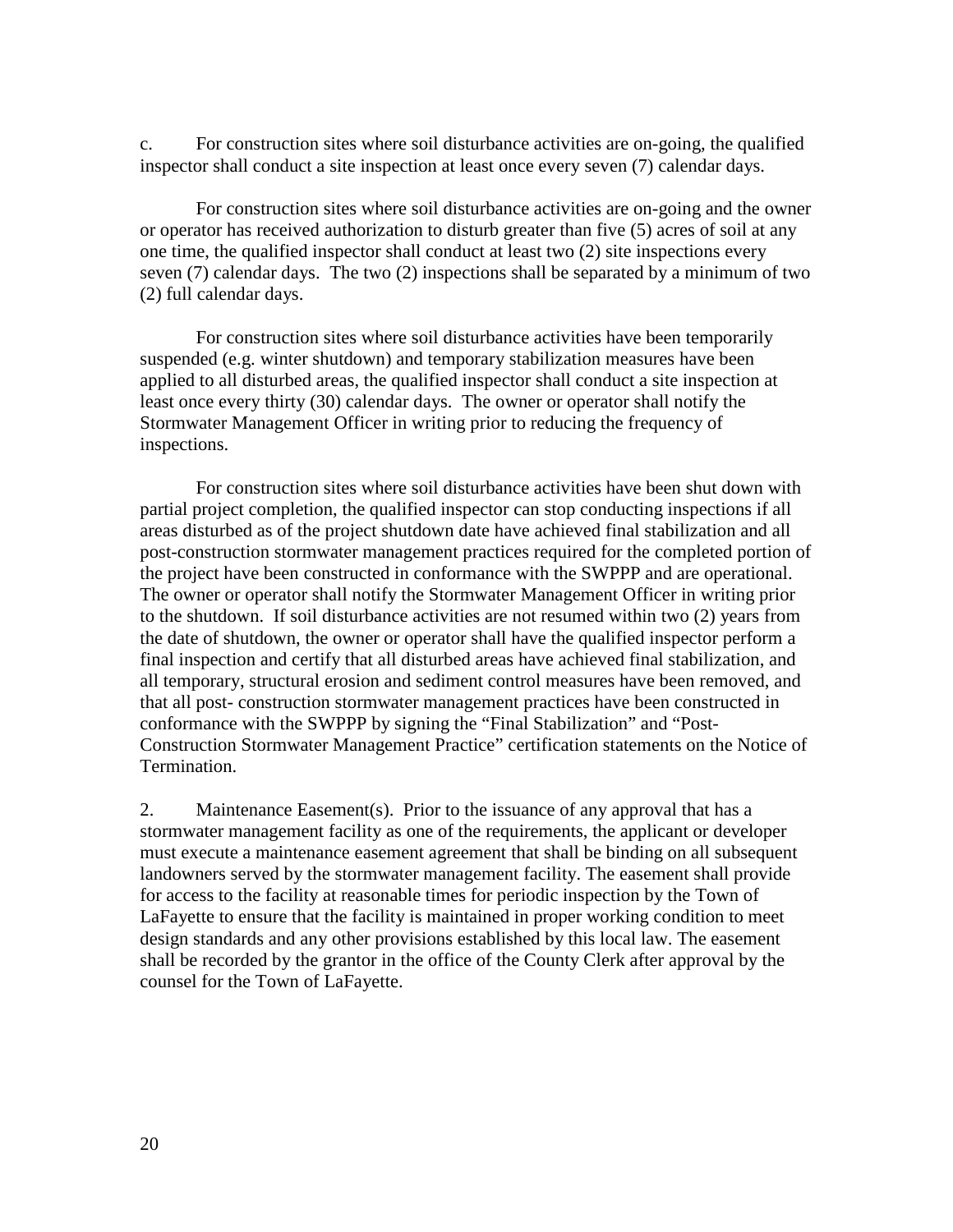3. Maintenance after Construction. The owner or operator of permanent stormwater management practices installed in accordance with this law shall ensure they are operated and maintained to achieve the goals of this law. Proper operation and maintenance also includes as a minimum, the following:

a. A preventive/corrective maintenance program for all critical facilities and systems of treatment and control (or related appurtenances) which are installed or used by the owner or operator to achieve the goals of this law.

b. Written procedures for operation and maintenance and training new maintenance personnel.

c. Discharges from the SMPs shall not exceed design criteria or cause or contribute to water quality standard violations in accordance with Section 11(C).

4. Maintenance Agreements

a. The Town of LaFayette shall approve a formal maintenance agreement for stormwater management facilities binding on all subsequent landowners and recorded in the office of the County Clerk as a deed restriction on the property prior to final plan approval. The maintenance agreement shall be in a form acceptable to the Town.

b. The Town of LaFayette, in lieu of a maintenance agreement, at its sole discretion may accept dedication of any existing or future stormwater management facility and creation of a drainage district, provided such facility meets all the requirements of this local law and includes adequate and perpetual access and sufficient area, by easement or otherwise, for inspection and regular maintenance.

## **Section 13. Amendments, Ownership Changes and Termination**

1. The owner of operator must keep the SWPPP current so that it at all times accurately documents the erosion and sediment control practices that are being used or will be used during construction and all post-construction stormwater management practices that will be constructed on the site. At a minimum, the owner or operator shall amend the SWPPP:

a. whenever the current provisions prove to be ineffective in minimizing pollutants in stormwater discharges from the site;

b. Whenever there is a change in design, construction or operation at the construction site that has or could have an effect on the discharge of pollutants; and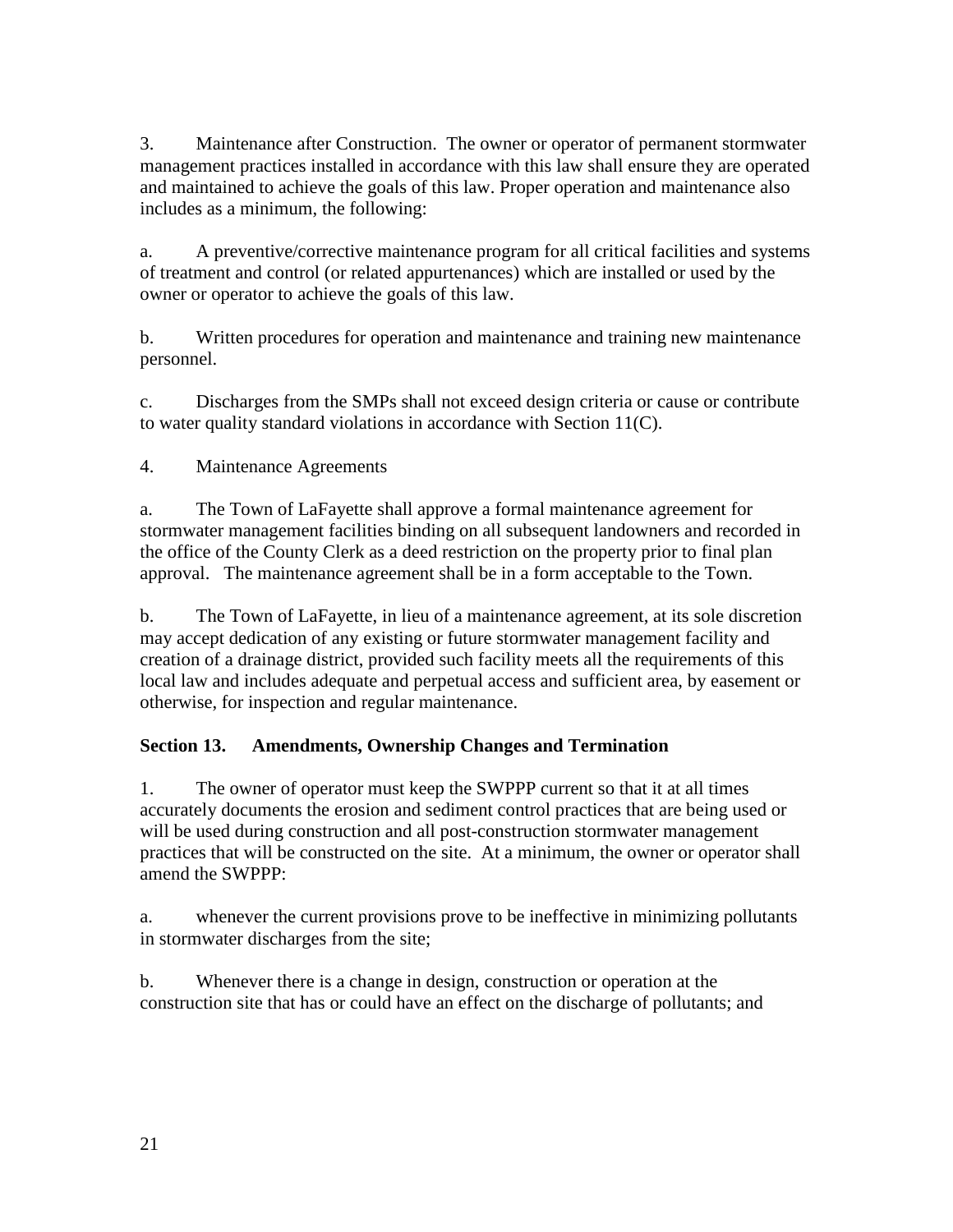c. To address issues or deficiencies identifies during an inspection by the qualified inspector, the Department or other regulatory authority.

2. The owner or operator shall notify the Stormwater Management Officer in writing of any planned amendment or modifications to the post-construction stormwater management practice component of the SWPPP. Unless otherwise notified by the Stormwater Management Officer, the owner or operator shall have the SWPPP amendments or modifications reviewed and accepted by the Stormwater Management Officer prior to commencement of construction of the post-construction stormwater management practice.

3. When property ownership changes or when there is a change in operational control over the construction plans and specifications, the original owner or operator must notify the new owner or operator, in writing, of the requirement to obtain permit coverage by submitting a NOT to the Department. Once the new owner or operator obtains permit coverage, the original owner or operator shall then submit a completed Notice of Termination (NOT) with the name and permit identification number of the new owner or operator to the Department. If the original owner or operator maintains ownership of a portion of the construction activity and will disturb soil, they must maintain their coverage under the permit.

4. Prior to termination of any SPDES permit obtained in accordance with this Local Law, the owner or operator shall have the Stormwater Management Officer sign the "MS4 Acceptance" statement on the NOT. Prior to signing this statement, the Stormwater Management Officer shall determine that it is acceptable for the owner or operator to submit the NOT in accordance with the requirements of the applicable SPDES permit. The Stormwater Management Officer can make this determination by performing a final site inspection themselves or by accepting the qualified inspector's final site inspection certificate(s).

### **Article III Administration and Enforcement**

# **Section 14. Construction Inspection.**

1. Erosion and Sediment Control Inspection. The Town of LaFayette Stormwater Management Officer may require such inspections as necessary to determine compliance with this Local Law and may either approve that portion of the work completed or notify the applicant wherein the work fails to comply with the requirements of this Local Law and the stormwater pollution prevention plan (SWPPP) as approved. To obtain inspections, the applicant shall notify the Town of LaFayette enforcement official at least 48 hours before any of the following as required by the Stormwater Management Officer: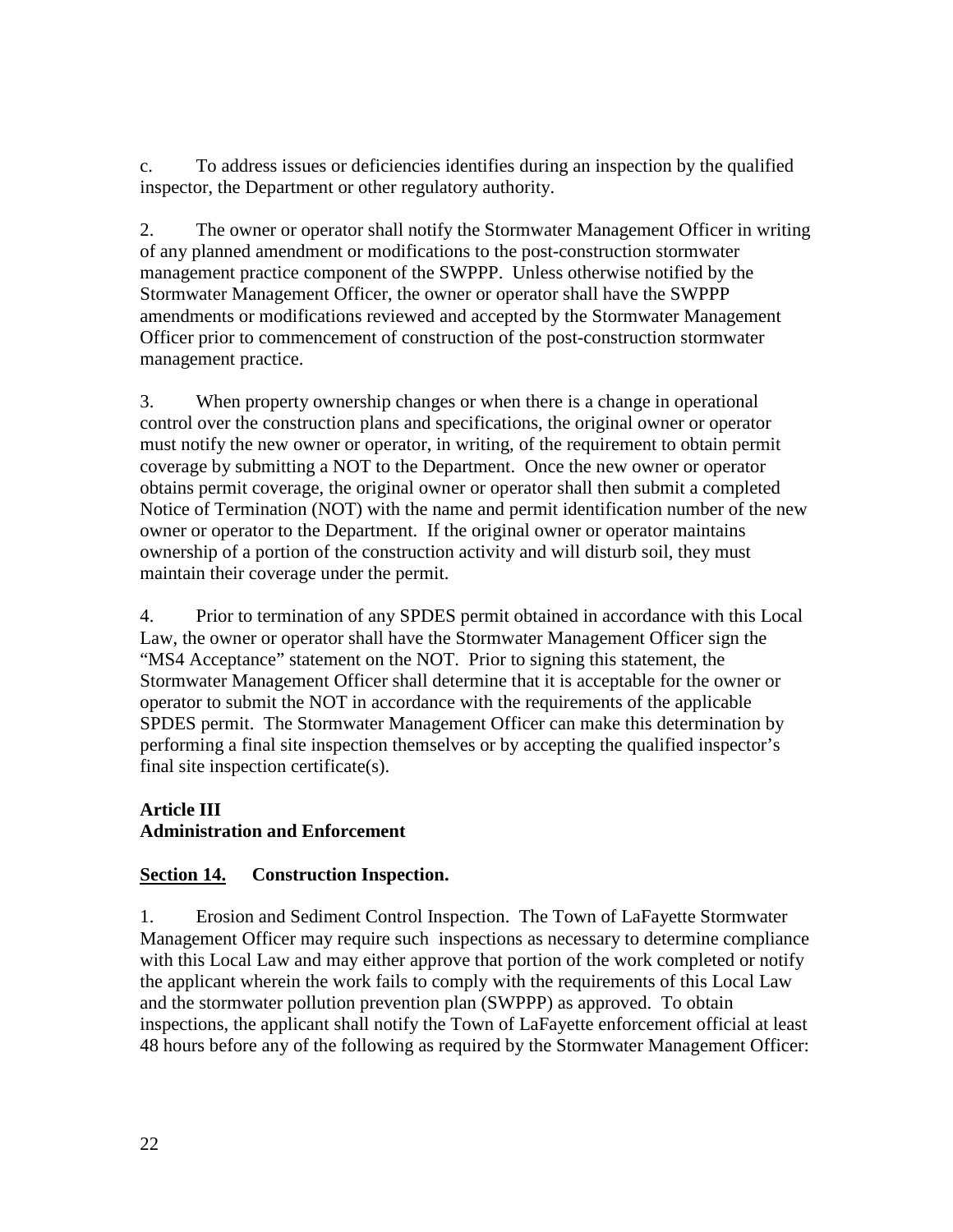Start of construction

- a. Installation of sediment and erosion control measures
- b. Completion of site clearing
- c. Completion of rough grading
- d. Completion of final grading
- e. Close of the construction season
- f. Completion of final landscaping
- g. Successful establishment of landscaping in public areas.

 If any violations are found, the applicant and developer shall be notified in writing of the nature of the violation and the required corrective actions. No further work shall be conducted except for site stabilization until any violations are corrected and all work previously completed has received approval by the Stormwater Management Officer.

2. Stormwater Management Practice Inspections. The Town of LaFayette Stormwater Management Officer is responsible for conducting inspections of stormwater management practices (SMPs). All applicants are required to submit "as built" plans for any stormwater management practices located on-site after final construction is completed. The plan must show the final design specifications for all stormwater management facilities and must be certified by a Qualified Professional.

3. Inspection of Stormwater Facilities After Project Completion.

a. Inspection programs shall be established on any reasonable basis, including but not limited to:

- i. routine inspections;
- ii. random inspections;
- iii. inspections based upon complaints or other notice of possible violations;

 inspection of drainage basins or areas identified as higher than typical sources of sediment or other contaminants or pollutants; inspections of businesses or industries of a type associated with higher than usual discharges of contaminants or pollutants or with discharges of a typewhich are more likely than the typical discharge to cause violations of state or federal water or sediment quality standards or the SPDES stormwater permit; and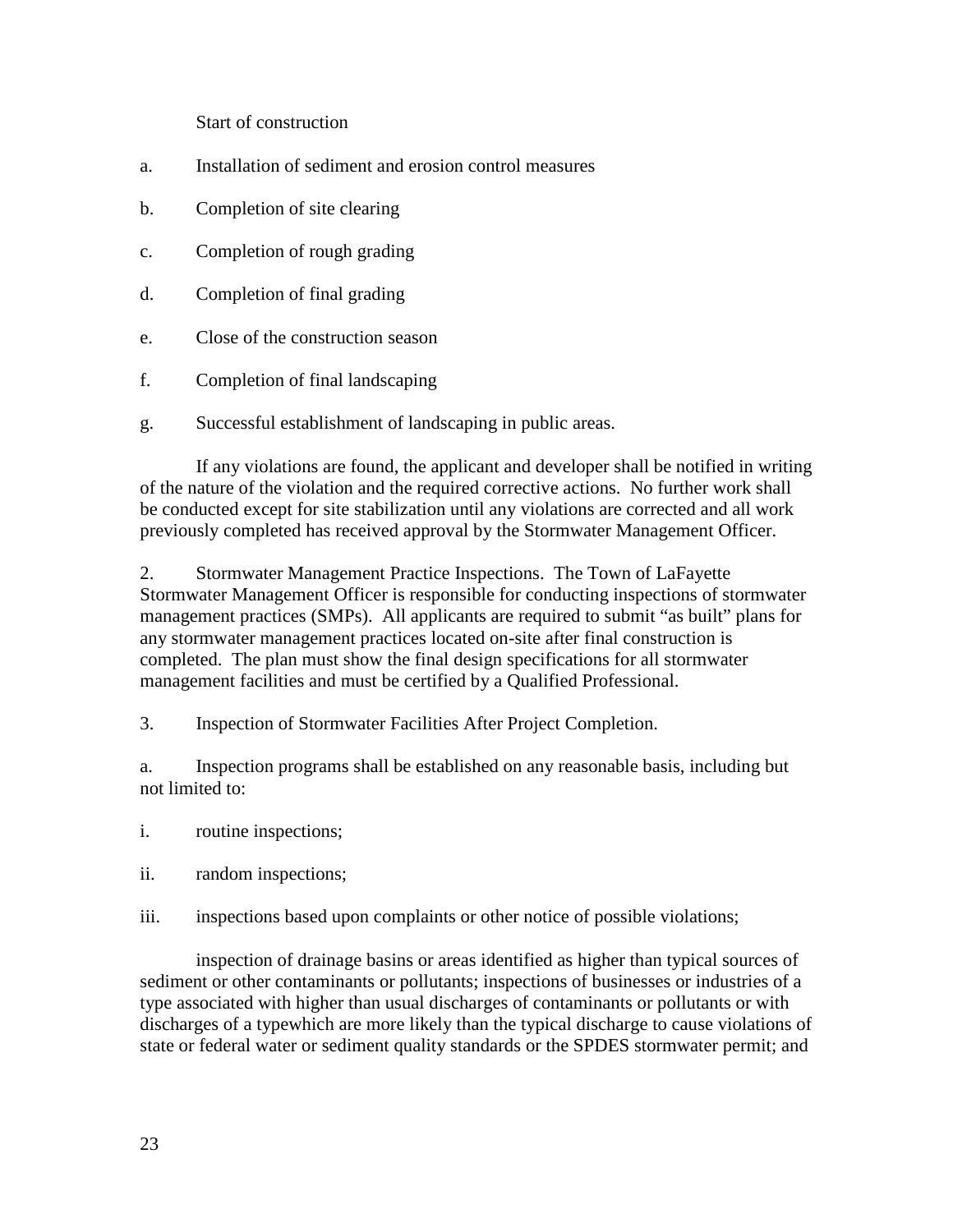iv. joint inspections with other agencies inspecting under environmental or safety laws.

b. Inspections may include, but are not limited to:

i. reviewing maintenance and repair records;

ii. sampling discharges, surface water, groundwater, and material or water in drainage control facilities; and

iii. evaluating the condition of drainage control facilities and other stormwater management practices.

4. Submission of Reports. The Town of LaFayette Stormwater Management Officer may require monitoring and reporting from entities subject to this law as are necessary to determine compliance with this Local Law.

5. Right-of-Entry for Inspection. When any new stormwater management facility is installed on private property or when any new connection is made between private property and the public storm water system, the landowner shall grant to the Town of LaFayette the right to enter the property at reasonable times and in a reasonable manner for the purpose of inspection as specified in paragraph A of this Section 14.

# **Section 15. Performance Guarantee**

1. Construction Completion Guarantee. In order to ensure the full and faithful completion of all land development activities related to compliance with all conditions set forth by the Town of LaFayette in its approval of the Stormwater Pollution Prevention Plan, the Town of LaFayette may require the applicant or developer to provide, prior to construction, a performance bond, cash escrow, or irrevocable letter of credit from an appropriate financial or surety institution which guarantees satisfactory completion of the project and names the Town of LaFayette as the beneficiary. The security shall be in an amount to be determined by the Town of LaFayette based on submission of final design plans, with reference to actual construction and landscaping costs. The performance guarantee shall remain in force until the surety is released from liability by the Town of LaFayette, provided that such period shall not be less than one year from the date of final acceptance or such other certification that the facility(ies) have been constructed in accordance with the approved plans and specifications and that a one year inspection has been conducted and the facilities have been found to be acceptable to the Town of LaFayette. Per annum interest on cash escrow deposits shall be reinvested in the account until the surety is released from liability.

2. Maintenance Guarantee.

1 Where stormwater management and erosion and sediment control facilities are to be operated and maintained by the developer or by an entity that owns or manages a commercial or industrial facility, the developer or entity, prior to construction, may be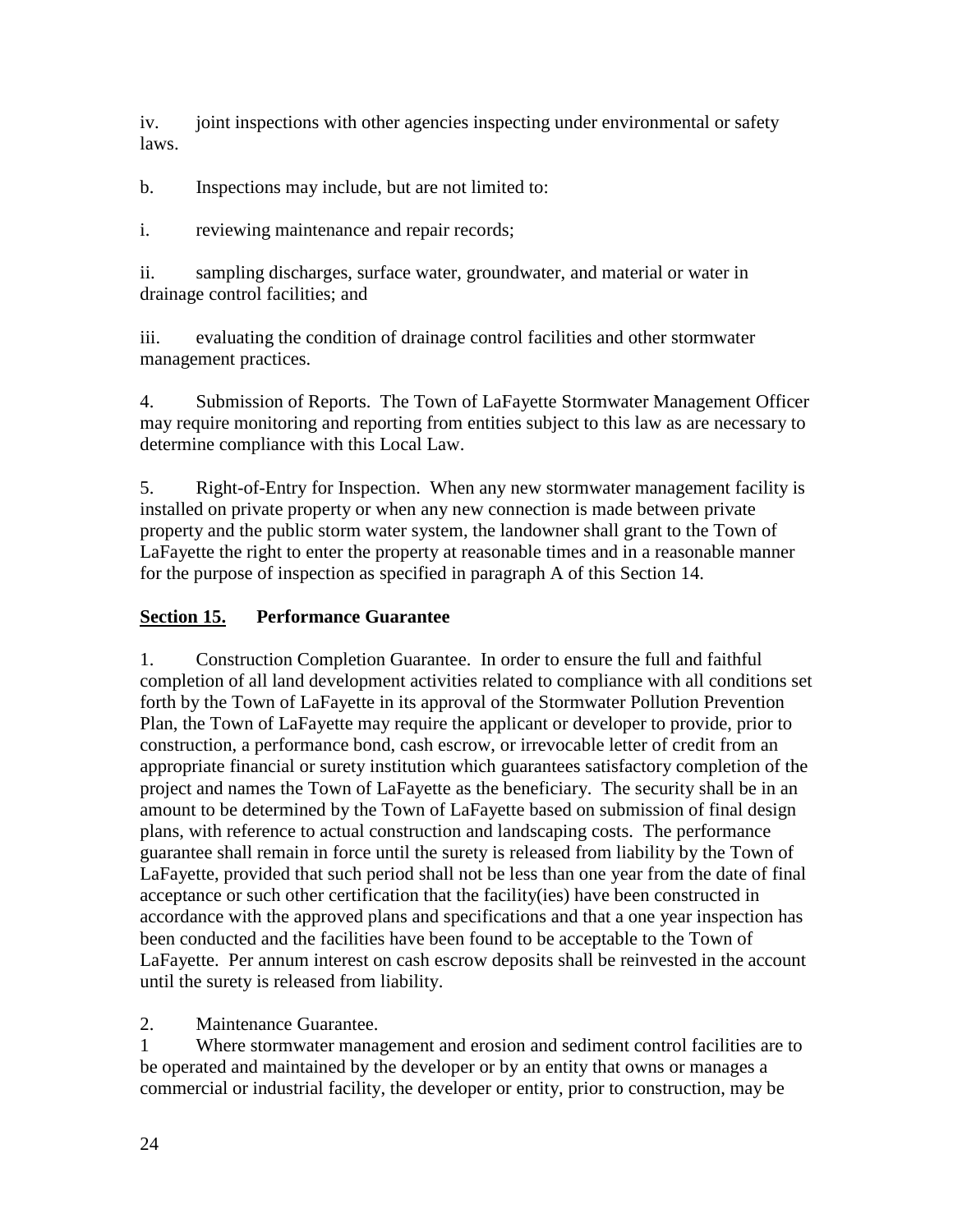required to provide the Town of LaFayette with an irrevocable letter of credit from an approved financial institution or surety to ensure proper operation and maintenance of all stormwater management and erosion control facilities both during and after construction, and until the facilities are removed from operation. If the developer or entity landowner fails to properly operate and maintain stormwater management and erosion and sediment control facilities, the Town of LaFayette may draw upon the account to cover the costs of proper operation and maintenance, including engineering and inspection costs.

2 In addition to or in lieu of the foregoing, where stormwater management and erosion and sediment control facilities are to be operated and maintained by the developer or by an entity that owns or manages a commercial or industrial facility, the developer or entity landowner prior to construction, may be required to enter into an Agreement with the Town of LaFayette setting forth maintenance and operation requirements for said stormwater management and erosion and sediment control facility and enforcement alternatives, in a form acceptable to the Town. If said stormwater management and erosion and sediment control facilities are not properly operated and maintained in accordance with said Agreement or approved plans, the Town shall give the developer and/or entity landowner thirty (30) days written notice to comply with the operation and maintenance provisions of the said Agreement or approved plans. If the developer and/or entity landowner shall fail to so comply with the operation and maintenance provisions of the said Agreement or approved plans within said thirty (30) day period, the Town may take such remedial steps as are necessary to bring said facility into compliance with the said operation and maintenance requirements of said Agreement or approved plans and the cost of such remedial measures shall be assessed as a lien on the property and shall be charged to the landowner's tax bill.

## **Section 16. Record keeping.**

The Town of LaFayette shall require entities subject to this law to maintain records demonstrating compliance with this Local Law.

## **Section 17. Enforcement and Penalties**

1. Notice of Violation. When the Town of LaFayette determines that a land development activity is not being carried out in accordance with the requirements of this Local Law, it may issue a written notice of violation to the landowner. The notice of violation shall contain:

a. the name and address of the landowner, developer or applicant;

b. the address when available or a description of the building, structure or land upon which the violation is occurring;

c. a statement specifying the nature of the violation;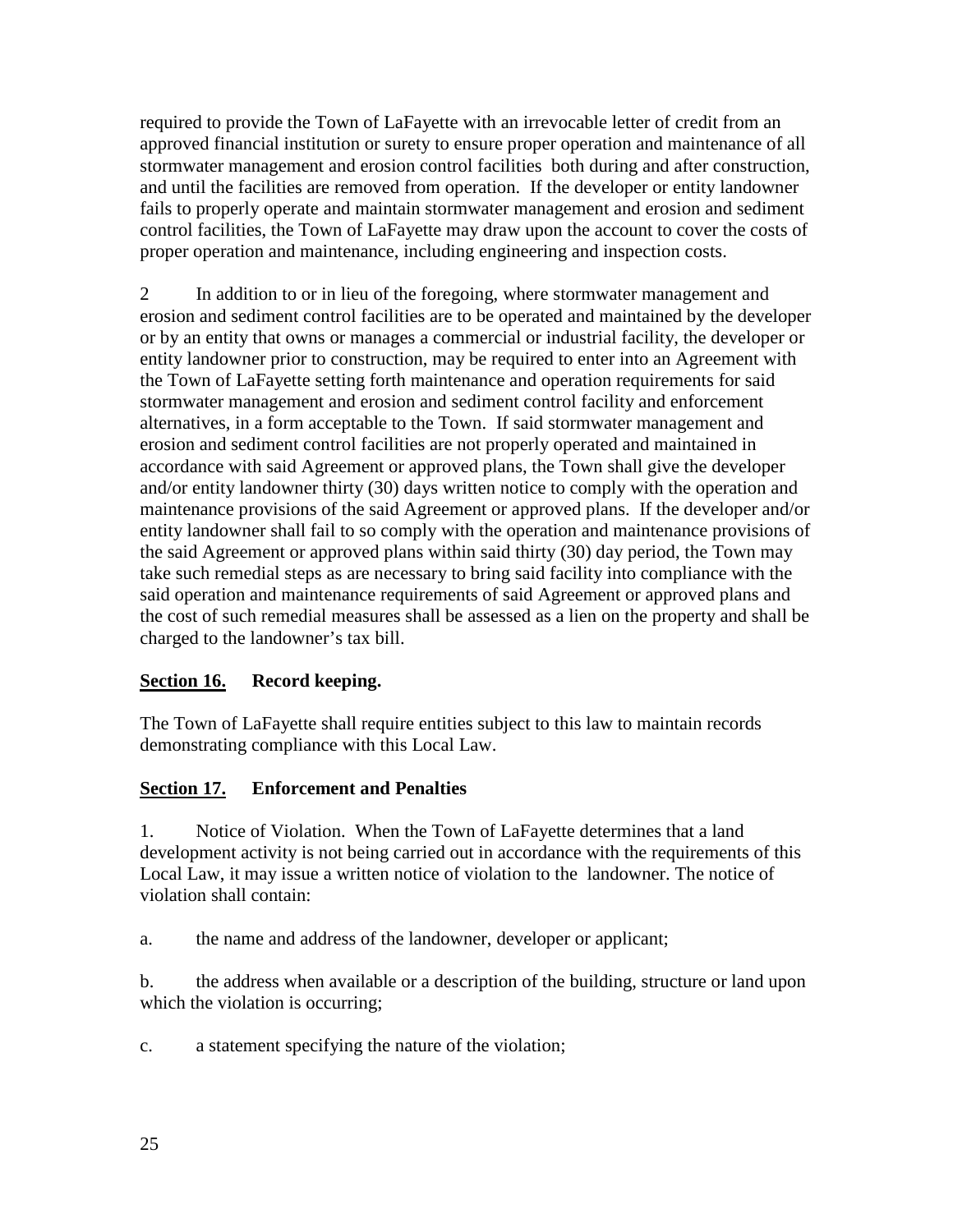d. a description of the remedial measures necessary to bring the land development activity into compliance with this local law and a time schedule for the completion of such remedial action;

e. a statement of the penalty or penalties that shall or may be assessed against the person to whom the notice of violation is directed;

f. a statement that the determination of violation may be appealed to the municipality by filing a written notice of appeal within fifteen (15) days of service of notice of violation.

2. Stop Work Orders. The Town of LaFayette may issue a stop work order for violations of this Local Law. Persons receiving a stop work order shall be required to halt all land development activities, except those activities that address the violations leading to the stop work order. The stop work order shall be in effect until the Town of LaFayette confirms that the land development activity is in compliance and the violation has been satisfactorily addressed. Failure to address a stop work order in a timely manner may result in civil, criminal, or monetary penalties in accordance with the enforcement measures authorized in this Local Law.

3. Violations . Any land development activity that is commenced or is conducted contrary to this Local Law, may be restrained by injunction or otherwise abated in a manner provided by law.

4. Penalties. In addition to or as an alternative to any penalty provided herein or by law, any person who violates the provisions of this local law shall be guilty of a violation punishable by a fine not exceeding three hundred fifty dollars (\$350) or imprisonment for a period not to exceed six months, or both for conviction of a first offense; for conviction of a second offense both of which were committed within a period of five years, punishable by a fine not less than three hundred fifty dollars nor more than seven hundred dollars (\$700) or imprisonment for a period not to exceed six months, or both; and upon conviction for a third or subsequent offense all of which were committed within a period of five years, punishable by a fine not less than seven hundred dollars nor more than one thousand dollars (\$1000) or imprisonment for a period not to exceed six months, or both. However, for the purposes of conferring jurisdiction upon courts and judicial officers generally, violations of this local law shall be deemed misdemeanors and for such purpose only all provisions of law relating to misdemeanors shall apply to such violations. Each week's continued violation shall constitute a separate additional violation.

5. Withholding of Certificate of Occupancy. If any building or land development activity is installed or conducted in violation of this local law the Stormwater Management Officer may prevent the occupancy of said building or land.

6. Restoration of lands. Any violator may be required to restore land to its undisturbed condition. In the event that restoration is not undertaken within a reasonable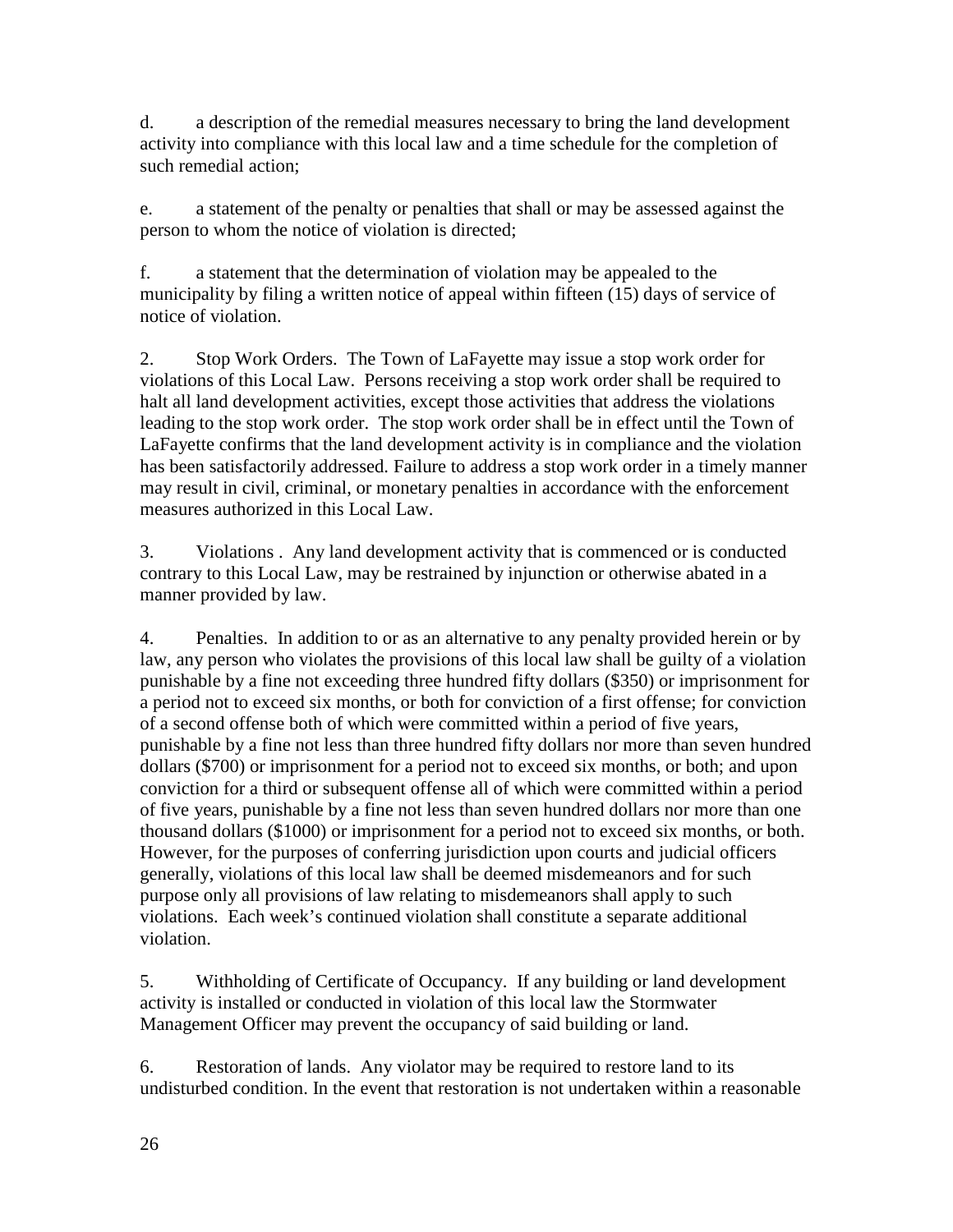time after notice, the Town of LaFayette may take necessary corrective action, the cost of which shall become a lien upon the property until paid.

### **Section 18. Fees for Services.**

Any person undertaking land development activities regulated by this law shall reimburse the Town for all expenses and costs associated with compliance with these requirements, including, but not limited to, engineering and legal expenses.

### **Section 19. Severability.**

If the provisions of any article, section, subsection, paragraph, subdivision or clause of this Local Law shall be judged invalid by a court of competent jurisdiction, such order of judgment shall not affect or invalidate the remainder of any article, section, subsection, paragraph, subdivision or clause of this Local Law.

### **Section 20. Effective Date.**

This Local Law shall be effective upon filing with the office of the Secretary of State.

 The question of the adoption of the foregoing order was duly put to a vote and, upon roll call, the vote was as follows:

| <b>William McConnell</b> | Councilman        | Voted        | Yes |
|--------------------------|-------------------|--------------|-----|
| <b>Steven Zajac</b>      | Councilman        | <b>Voted</b> | Yes |
| <b>Gerry Doolittle</b>   | Councilman        | <b>Voted</b> | Yes |
| <b>Andrew Ohstrom</b>    | Councilman        | <b>Voted</b> | Yes |
| <b>Adrian Shute</b>      | <b>Supervisor</b> | Voted        | Yes |

The foregoing resolution was thereupon declared duly adopted.

### **DATED: September 10, 2012**

### 7. SPECIAL REPORTS

 CNY Stormwater Coalition – Councilman McConnell explained this is a Department of Conservation grant which was done for years and goes away December 31, 2012. It is now handled by CNY Planning Board at a flat rated of \$3,600. The benefit is that it regionalizes Planning Boards.

**Councilman McConnell moved and Ohstrom seconded Resolution Supporting Participation in the CNY Stormwater Coalition Staff Services and Education Compliance Assistance Program as follows:**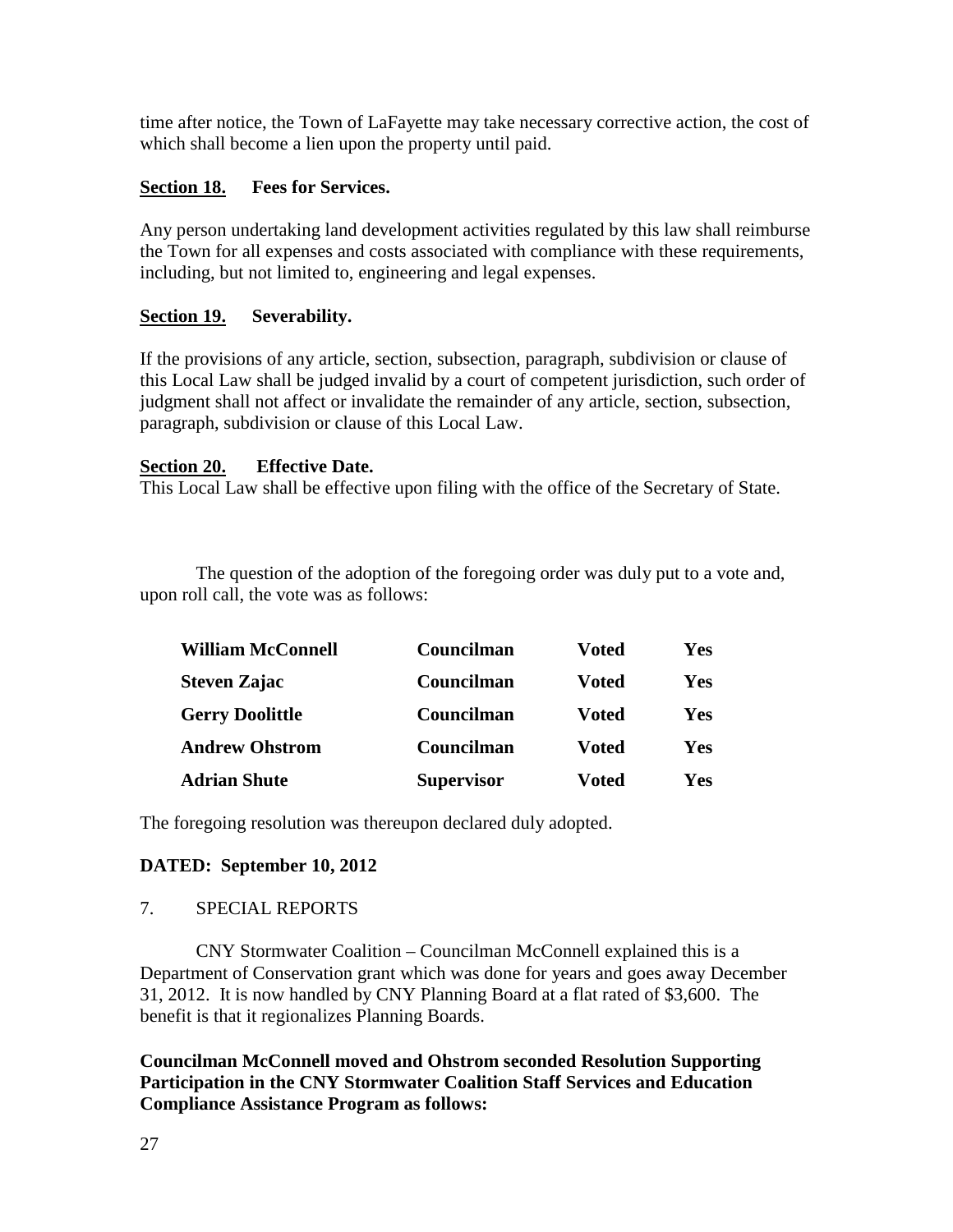Resolution authorizing the items listed below pursuant to requirements of the New York State Pollutant Discharge Elimination System Municipal Separate Storm Sewer System General Permit.

#### **WHEREAS, Town of LaFayette** (Legal Name of Municipality)

herein called the "Municipality", after thorough consideration of the various aspects of the problem and consideration of available information, has hereby determined that certain work, as described in Attachment A, herein called the "Project", is desirable, is in the public interest, and is required in order to implement the Project; and

**WHEREAS**, the Central New York Regional Planning & Development Board, herein called the "Board", has provided program planning and implementation assistance pertaining to the requirements of the New York State Pollutant Discharge Elimination System (SPDES) Stormwater Phase II General Permit for Municipal Separate Storm Sewer System (MS4) operators since 2002, and

**WHEREAS**, the Board has proposed staff and education assistance services in support of sustaining the CNY Stormwater Coalition and to provide a regional public education, outreach and training compliance program to reduce municipal staff burdens, ensure consistency, provide widespread priority audience targeting the most efficient use of limited municipal funds by distributing total program costs over a number of entities within a twelve month time frame as outlined in Attachment B;

NOW, THEREFORE, BE IT RESOLVED BY Town Board of the Town of LaFayette:

 1. That Adrian Shute, Supervisor or such person's successor in office is the representative authorized to act in behalf of the Municipality's governing body in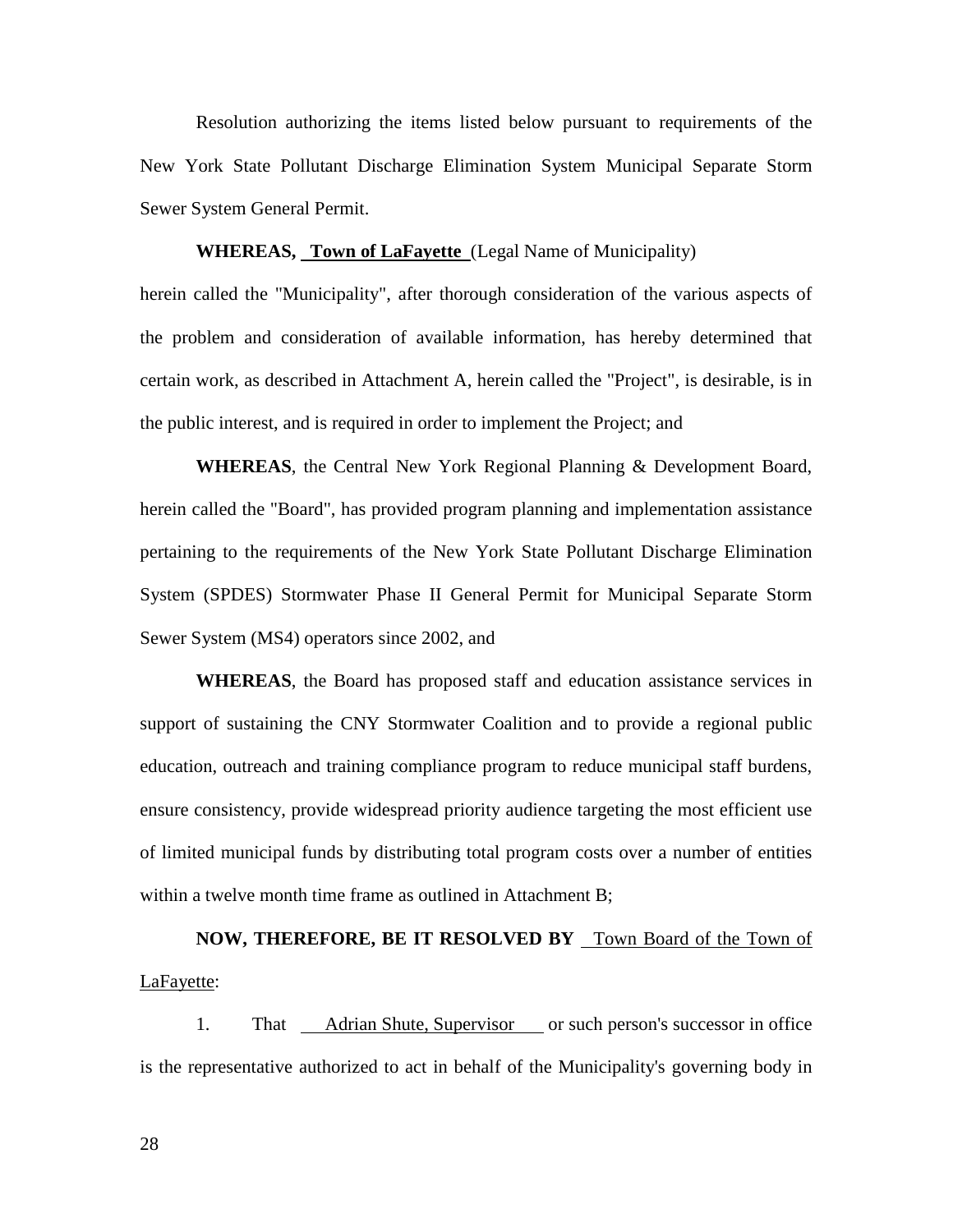all matters related the Project;

 2. That the Municipality agrees that it will fund its portion of the program cost in the amount of \$3,600, and that those funds will be made available to the Board no later than January 31, 2013.

 3. That one (1) certified copy of this Resolution will be prepared and sent to the Board no later than October 1, 2012.

4. That this Resolution take effect immediately.

 The question of the adoption of the foregoing resolution was duly put to a vote and upon roll call, the vote was as follows:

| <b>William McConnell</b> | Councilman        | <b>Voted</b> | Yes |
|--------------------------|-------------------|--------------|-----|
| <b>Steven Zajac</b>      | Councilman        | <b>Voted</b> | Yes |
| <b>Gerry Doolittle</b>   | Councilman        | <b>Voted</b> | Yes |
| <b>Andrew Ohstrom</b>    | Councilman        | <b>Voted</b> | Yes |
| <b>Adrian Shute</b>      | <b>Supervisor</b> | <b>Voted</b> | Yes |

The foregoing resolution was thereupon declared duly adopted.

#### **Dated: September 10, 2012**

- 8. REPORTS
	- A. Departmental
		- 1. Assessors
		- 2. Building & Zoning Code Enforcement
		- 3. Dog Control
		- 4. Highway Superintendent, John Greeley a. Highway Superintendent Greeley submitted a written report. 1. Roads – Cutting shoulders, ditching, shimming

operations and roadside brush pick ups

2. Park mowing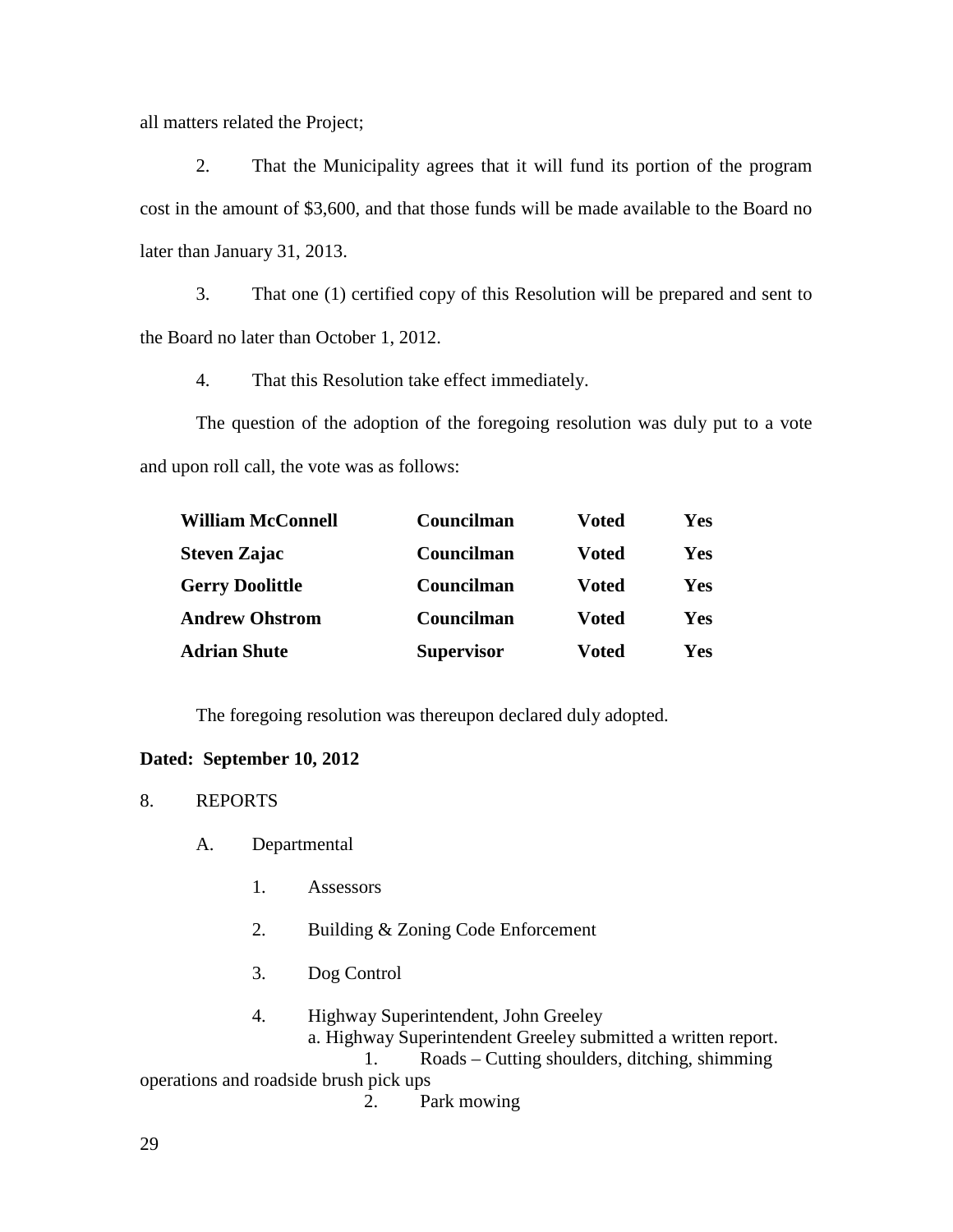3. Two bids for the Roadside Mower were received; Tracey Road Equipment \$47,987, for a 2006 mower and Cazenovia Equipment \$87,500 for a demo mower. The mower from Tracey meets all the specifications and has all the service records showing everything is up to date and is \$40,000 less than the one from Cazenovia Equipment.

### **Councilmen Zajac moved and McConnell seconded motion to accept the low bid from Tracey Equipment to purchase the 2006 New Holland TS115 with a 4 x 4 twenty two foot boom.**

The vote was as follows:

| <b>Supervisor Shute</b>     | <b>Voted</b>  | Yes |
|-----------------------------|---------------|-----|
| <b>Councilman McConnell</b> | <b>V</b> oted | Yes |
| <b>Councilman Ohstrom</b>   | <b>V</b> oted | Yes |
| <b>Councilman Doolittle</b> | <b>V</b> oted | Yes |
| Councilman Zajac            | <b>V</b> oted | Yes |
| <b>Motion carried.</b>      |               |     |

 4. Greeley advised that the 1997 International Plow truck and chassis are listed on Auctions International until October 6, 2012. The Town of Woodstock is interested in purchasing it and gave a verbal offer of \$20,000. Greeley questioned the Board if they are willing to sell it at that price or let it run its course on Auctions International until 10/6/2012. A brief discussion the Board agreed if Woodstock confirms the offer of \$20,000, sell it to them, if their offer is less, then let it run its course at Auctions International.

Supervisor Shute reminded the Board Members of the fireproof file cabinets are still at the Highway Garage and are too heavy to use at the Town Hall or Community Center. He will talk to Greg Titus, Historian for both LaFayette and Jamesville to see if Jamesville has use for the cabinets.

Coucilman McConnell presented a letter informing of the LaFayette Apple run on Oct. 7<sup>th</sup>, with the run details and road closure locations and times. He requested borrowing reflective vests from the Highway Department for the road crews to use for the run. Greeley advised that he will get them to McConnell.

Councilman Zajac questioned Greeley if he is looking for another mower. Greeley advised there is no hurry and the five year plan will be discussed at the budget meeting. Councilman McConnell asked if the Fire Dept. is planning on bringing a 5 year plan to the budget meeting. He was advised they are.

#### 5. Justice Court

a. Monthly written report for the month of August, 2012 in the amount of \$18,100.00 turned over to the Town of LaFayette. Total cases 253.

 b. Deputy Clerk Carleen LaRonde submitted a letter to the Board requesting approval for participation in the JCAP Grant Application process for 2013.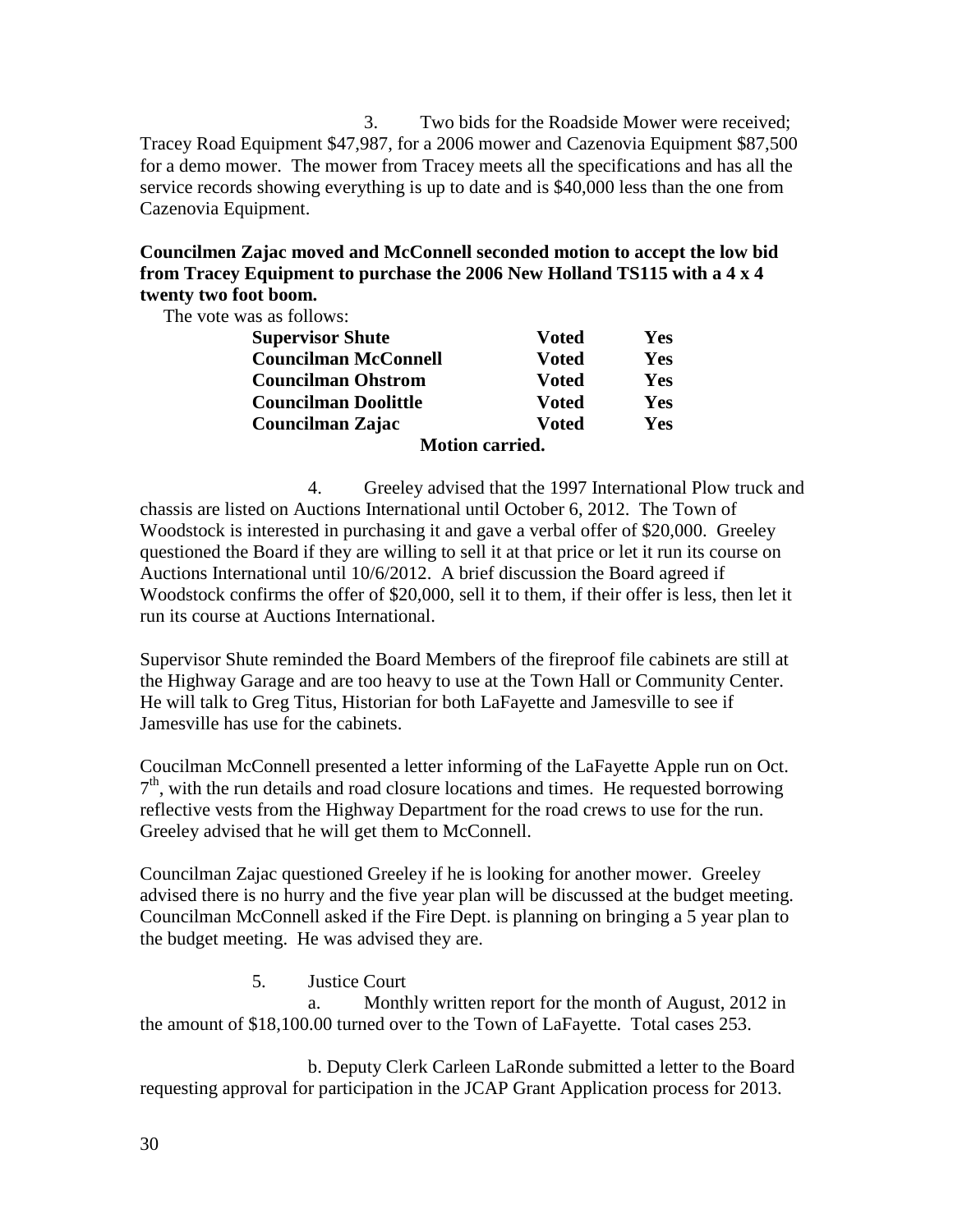LaRonde advised that if the grant is approved Judge Perrin is hoping to create storage cabinets or closets along the back wall of the Courtroom/Meeting Room, and possibly a built in desk.

## **Councilmen Ohstrom moved and Zajac seconded motion to approving the participation in the grant process, however also retaining the right to discuss and approve of any final plans for space to be used in the Courtroom.**

The vote was as follows:

| <b>Supervisor Shute</b>     | <b>Voted</b>           | Yes |
|-----------------------------|------------------------|-----|
| <b>Councilman McConnell</b> | Voted                  | Yes |
| <b>Councilman Ohstrom</b>   | Voted                  | Yes |
| <b>Councilman Doolittle</b> | <b>Voted</b>           | Yes |
| Councilman Zajac            | Voted                  | Yes |
|                             | <b>Motion carried.</b> |     |

|  | Library Director                                        |
|--|---------------------------------------------------------|
|  | a. Written Report and Library Board of Trustees Minutes |

submitted.

- 7. Recreation Director a. Written Report summited by Regina Reinschmidt.
- 8. Tax Collector
- 9. Town Clerk

a. Monthly report submitted by Town Clerk, Jackie Roorda

 b. Roorda advised that she contacted Brent Fagan regarding serving as IT for the Town on an as needed basis. He is accepting and quoted a rate of \$75.00 per hour. Shute advised that for those he may not know him, he is a local resident who came highly recommended and does work locally.

 c. Roorda advised the Veterans Discount Program is now available at her office and she has put notification of the process in the LaFayette Community Newsletter advising Veterans and requesting local businesses to participate in the Discount Program to show our appreciation of the sacrifices and service they have given.

10. Town Supervisor

 a. Monthly Report submitted. Budget Officer, Tom Chartrand reported that it has been a quiet month. The Town finally got the money for the snow and ice removal which was approximately \$11,000 above the estimated amount. Shute advised that Library will present their budget on 9/20/2012 instead of 9/18/2012.

Chartrand questioned October Town Board Meeting date as the second Monday is Columbus Day.

B. Committees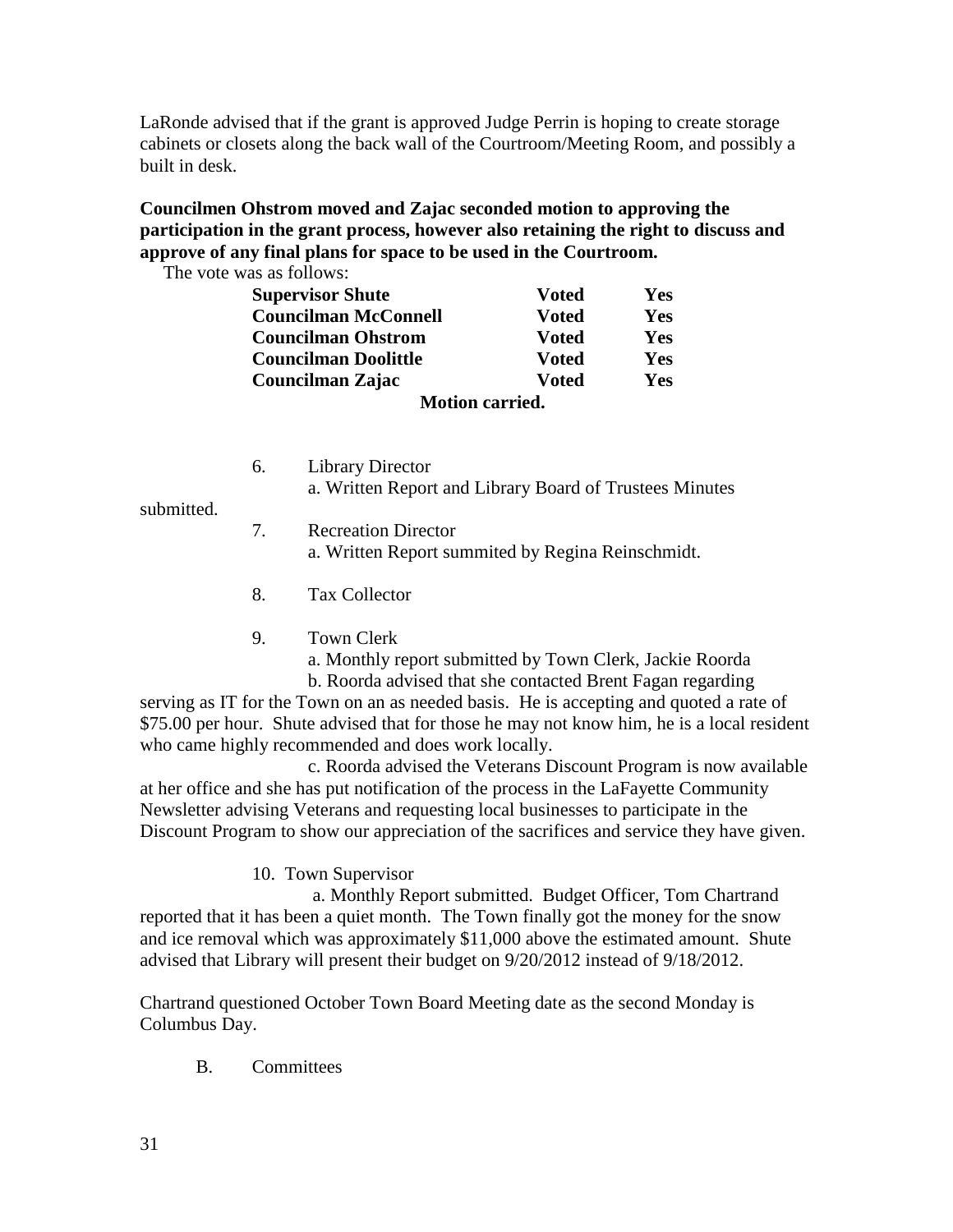1. Community Development

 a. Councilman McConnell advised that we need to set up a Public Hearing for the Comprehensive Plan and he will gather all the information and material needed.

#### **Councilmen Ohstrom moved and Doolittle seconded motion to set the Public Hearing for the Comprehensive Plan to be held at the October 22nd, 2012 Town Board meeting at 6:30 p.m.**

The vote was as follows:

| <b>Supervisor Shute</b>     | Voted                  | Yes |
|-----------------------------|------------------------|-----|
| <b>Councilman McConnell</b> | <b>Voted</b>           | Yes |
| <b>Councilman Ohstrom</b>   | <b>Voted</b>           | Yes |
| <b>Councilman Doolittle</b> | <b>Voted</b>           | Yes |
| Councilman Zajac            | <b>Voted</b>           | Yes |
|                             | <b>Motion carried.</b> |     |

- 2. Emergency Response
- 3. Employee Policies and Benefits
- 4. Environmental and Conservation Advisory Board

 a. Councilman Doolittle advised that he toured a Pennsylvania hydrofracking site. He has information regarding that and he will send it to Pat Keefe for the Newsletter. Discussion on ways to get the general public's feelings and opinions regarding hydrofracking continued. Doolittle advised that a Public Informational Meeting is scheduled for November  $13<sup>th</sup>$ , 2012 at 6:00 p.m. at the Town Hall. Bill Kappell will be doing the presentation and the public is encouraged to attend.

- 5. Highway
- 6. Physical Plant

 a. Councilman Doolittle advised that he received bids regarding the roof on the Town Hall Building ranging from \$18,500 to \$41,000. Discussion on clarification and making sure all bids include warranty on labor and material, cost of any plywood that may need to be replaced and prevailing wage took place. Doolittle will get clarification on bids and the Board will make a decision at the next budget meeting in order to get roof completed before winter sets in.

 b. Doolittle reported that he received a verbal quote of \$300.00 per sign from a local contractor for the new signs at the Town Parks. He reminded the Board that YCIP's quote was for \$260.00; however they are unable to do them at this time.

7. Recreation and Youth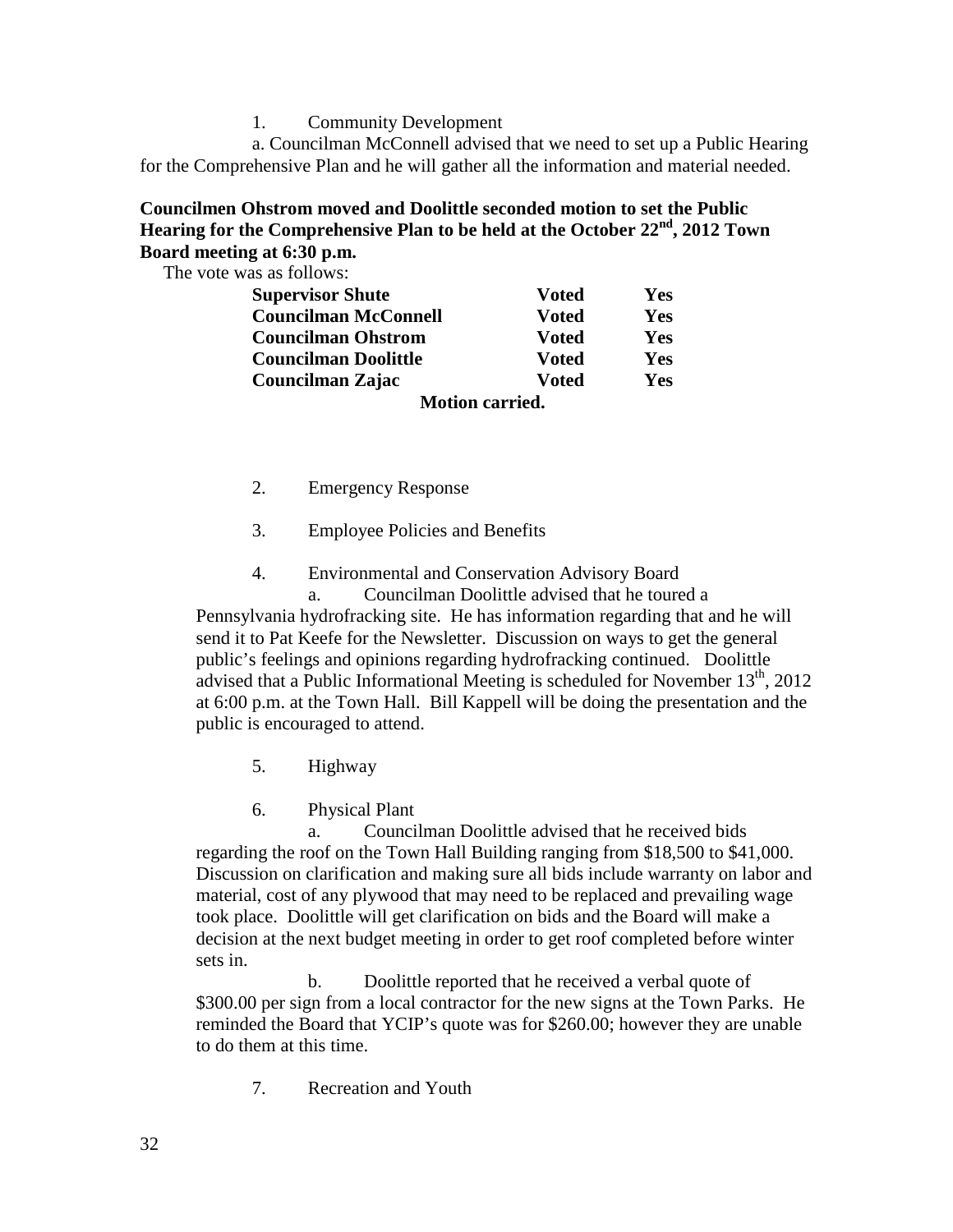8. Safety

 a. Councilman Doolittle advised that Safety Officer Tom Rezsnyak and Regina Reinschmidt, Safety Committee Member, did safety inspections of the playgrounds and parks reported they found 15 items that need to be repaired . Bill Sutliff is already working on the list and has completed some of the repairs already.

- 9. School District Liaisons
- 10. Service Awards
- 11. SOTS & OCRRA
- 12. SPEDES
- 9. LITIGATION & OTHER LEGAL MATTERS

 A. Attorney Wendy Reese advised the Cold War Veterans Local Law 3- 2009 relating to Real Property Taxes for Cold War Veterans needs to be amended in order to be consistent with the County.

 **Councilman McConnell introduced proposed Local Law No. C-2012 Amending Local Law 3-2009 relating to an Exemption from Real Property Taxes for Cold War Veterans as Authorized by Section 458-b of the New York State Real Property Tax Law, to Provide a New Definition for Cold War Veteran which was seconded by Councilman Doolittle:** 

**WHEREAS**, the Town of LaFayette enacted Local Law 3-2009 which

provides a real property tax exemption for Cold War Veterans. The Town is amending

the definition of Cold War Veteran so that it reads the same as the Onondaga County law;

and

**WHEREAS,** no other agency has the legal authority or jurisdiction to

approve or directly undertake the enactment of a local law in the Town of LaFayette.

**NOW, THEREFORE,** it is

**RESOLVED AND DETERMINED,** that there are no other involved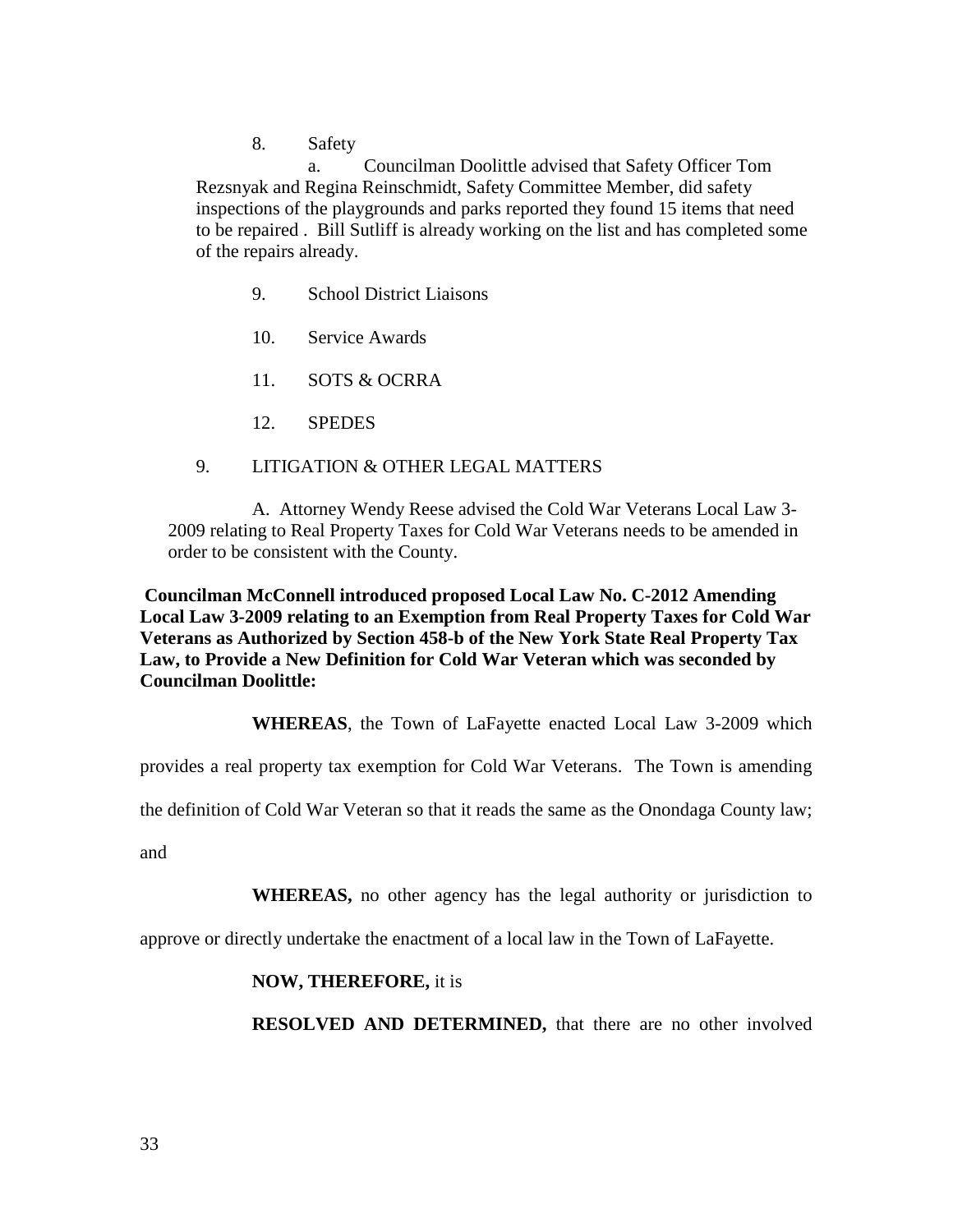agencies within the meaning of the New York State Environmental Quality Review Act (SEQR) with respect to the proposed enactment of said Local Law, with the result that the Town Board shall act as lead agency in this matter and that the enactment of proposed Local Law No. C of 2012 is a Type II action and therefore will have no significant effect on the environment, thus concluding environmental review under SEQR; and it is further

**RESOLVED**, that the Town Board shall conduct a public hearing as to the enactment of proposed Local Law C-2012 at the Town of LaFayette Town Hall, 2577 Route 11, in the Town of LaFayette, on October 22, 2012, at 7:00 p.m., or as soon thereafter as the matter can be heard, at which time all persons interested on the subject shall be heard.

The vote was as follows:

| <b>William McConnell</b> | Councilman        | <b>Voted</b> | Yes |
|--------------------------|-------------------|--------------|-----|
| <b>Steven Zajac</b>      | Councilman        | <b>Voted</b> | Yes |
| <b>Gerry Doolittle</b>   | Councilman        | <b>Voted</b> | Yes |
| <b>Andrew Ohstrom</b>    | Councilman        | <b>Voted</b> | Yes |
| <b>Adrian Shute</b>      | <b>Supervisor</b> | <b>Voted</b> | Yes |

#### 10. UNFINISHED BUSINESS & ACTIVE PROJECTS

#### 11. NEW BUSINESS

 A. Supervisor Shute reported that he has been contacted with regard to changing the Highway Superintendent and Town Clerk Position from two year terms to four year terms. Discussion took place as to the benefits of the longer term and that most towns have already put the four year terms in place. Councilman McConnell agreed that it is an unnecessary disruption in both positions. Shute advised that it is too late for this election year as Attorney Gilligan advised it needs to go to a full referendum and there is not enough time to follow the procedures needed to carry this through before November election, however this can be approached for next year.

 B. Councilman Doolittle reported he requested Town Clerk Roorda to investigate ordinance regarding weight limits on local roads. Since separate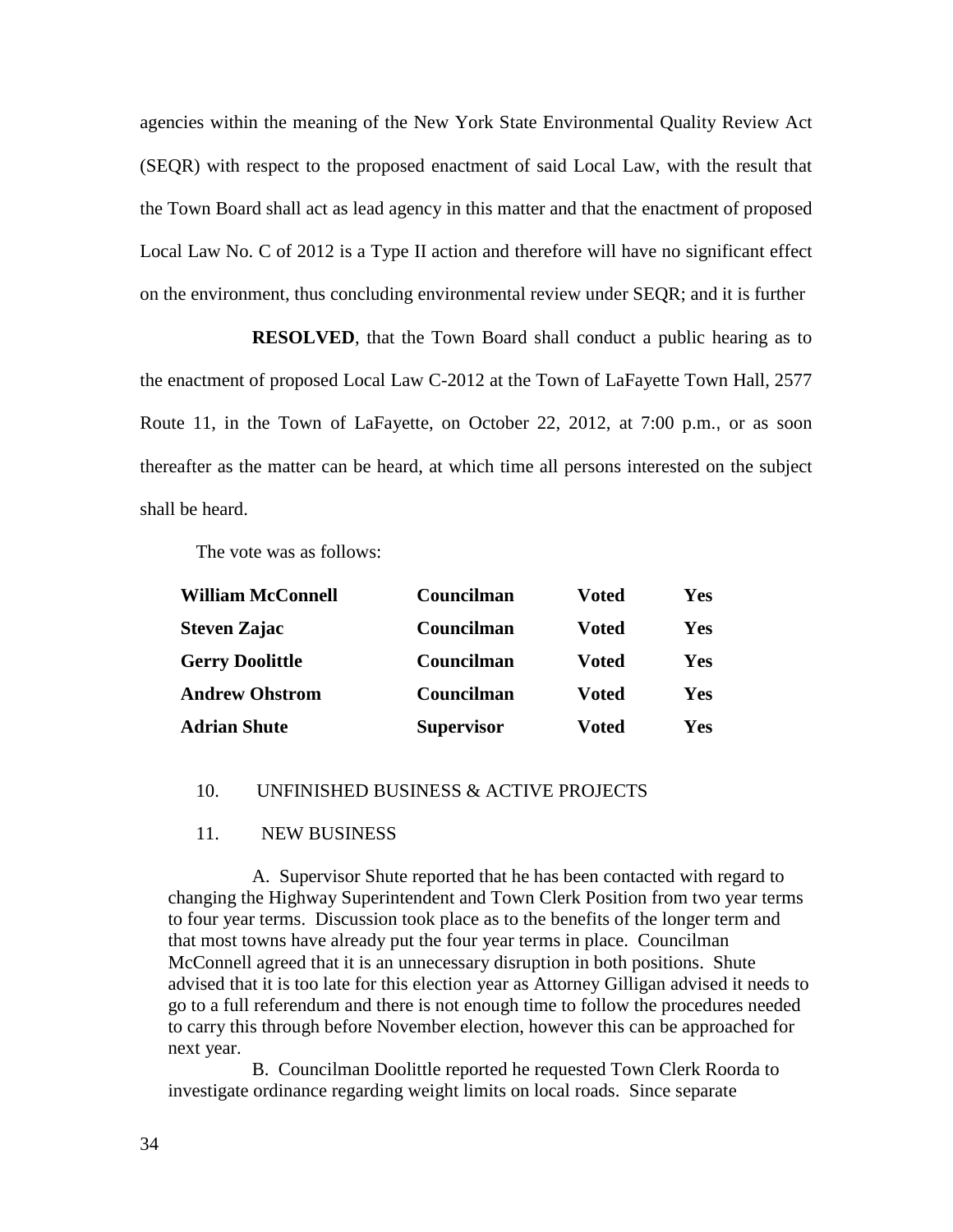ordinances involve separate road at different time, he suggests making a uniform weight limit for all Town Roads when the Zoning Change procedures are taking place.

12. Suggestions for improvements and positive contributions.

 A. Supervisor Shute advises part of the Community Development at Stafford Park is the planting of trees along the Route 81 boundary. The Highway crew pulled out the old trees and will dig the holes. Per discussion with a couple different Landscaping Companies he advised that it is safe to plant trees now. Bids for fifty 10feet tall Norway Spruce Trees were \$10,750 from American Landscaping and \$10,000 from Watson Greenhouse with the Highway Department to do the planting and they both offer to supervise the planting and a warranty also.

**Councilmen McConnell moved and Zajac seconded motion to accept the low bid in the amount of \$10,000.00 from Watson Greenhouse for fifty 10' Norway Spruce trees with the Highway Crew to plant under Carol Watson's supervision.** 

The vote was as follows:

| <b>Supervisor Shute</b>     | <b>Voted</b> | Yes |
|-----------------------------|--------------|-----|
| <b>Councilman McConnell</b> | <b>Voted</b> | Yes |
| <b>Councilman Ohstrom</b>   | <b>Voted</b> | Yes |
| <b>Councilman Doolittle</b> | <b>Voted</b> | Yes |
| Councilman Zajac            | <b>Voted</b> | Yes |
| <b>Motion carried.</b>      |              |     |

 B. Supervisor Shute reported that three towns have passed Motion against the Syracuse/Onondaga County Sustainability Development Plan,; Camillus, Clay and Manlius. Otisco is discussing a Motion against the Plan also. The pros and cons regarding the Plan were discussed. More cons than pros were voiced. Shute commented that although the representatives from the County did a great job with the presentation given at the beginning of the meeting, LaFayette already has our own Comprehensive Plan, which focuses on the needs and future for the growth and is in the best interest for our tax payers and residents. It was decided it was in the best interest of the Town to voice to the County if we are in favor or against the Syracuse/Onondaga County Sustainability Development Plan.

### **Councilmen Ohstrom moved and McConnell seconded motion authorizing Supervisor Shute to compose and send a letter to the Onondaga County Executive Joanne Mahoney expressing the Town of LaFayette's dissatisfaction with the Onondaga County Sustainability Development Plan.**

The vote was as follows:

| <b>Supervisor Shute</b>     | <b>V</b> oted | Yes |
|-----------------------------|---------------|-----|
| <b>Councilman McConnell</b> | <b>Voted</b>  | Yes |
| <b>Councilman Ohstrom</b>   | <b>Voted</b>  | Yes |
| <b>Councilman Doolittle</b> | Voted         | Yes |